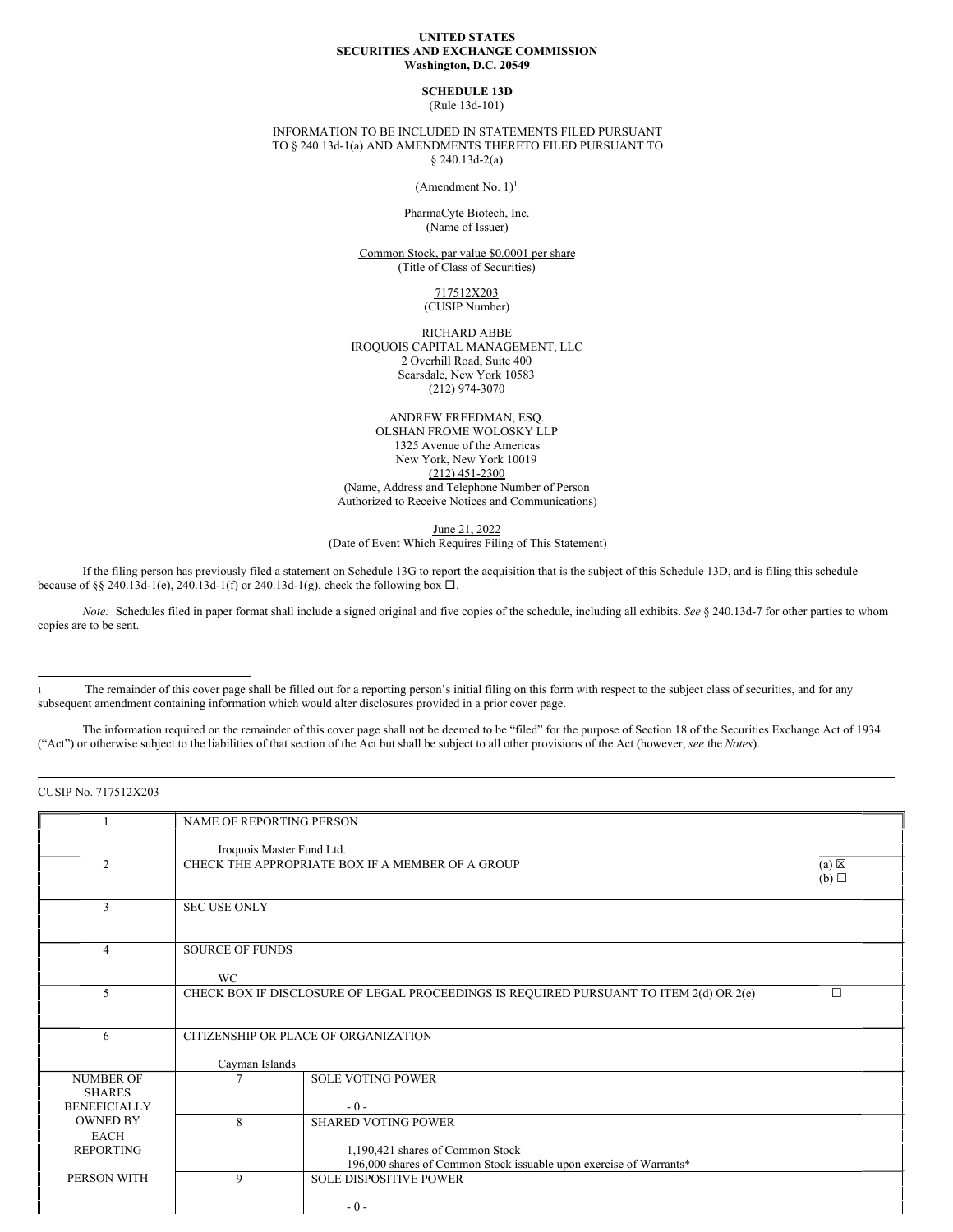|    | 10                              | <b>SHARED DISPOSITIVE POWER</b>                                       |
|----|---------------------------------|-----------------------------------------------------------------------|
|    |                                 |                                                                       |
|    |                                 | 1,190,421 shares of Common Stock                                      |
|    |                                 | 196,000 shares of Common Stock issuable upon exercise of Warrants*    |
| 11 |                                 | AGGREGATE AMOUNT BENEFICIALLY OWNED BY EACH REPORTING PERSON          |
|    |                                 |                                                                       |
|    |                                 | 1,190,421 shares of Common Stock                                      |
|    |                                 | 196,000 shares of Common Stock issuable upon exercise of Warrants*    |
| 12 |                                 | CHECK BOX IF THE AGGREGATE AMOUNT IN ROW (11) EXCLUDES CERTAIN SHARES |
|    |                                 |                                                                       |
|    |                                 |                                                                       |
| 13 |                                 | PERCENT OF CLASS REPRESENTED BY AMOUNT IN ROW (11)                    |
|    |                                 |                                                                       |
|    | $5.7\%$ *                       |                                                                       |
| 14 | <b>TYPE OF REPORTING PERSON</b> |                                                                       |
|    |                                 |                                                                       |
|    | CO.                             |                                                                       |

\* The Series A and Common Stock Warrants held by certain of the Reporting Persons (collectively, the "Warrants") are subject to a 4.99% blocker and the percentage set forth in row (13) gives effect to such blocker. However, the securities reported in rows (8), (10) and (11) show the number of shares of Common Stock that would be issuable upon full exercise of such reported securities and do not give effect to such blocker. Therefore, the actual number of shares of Common Stock beneficially owned by such Reporting Person, after giving effect to such blocker, is less than the number of securities reported in rows (8), (10) and (11).

2

|                                      | NAME OF REPORTING PERSON         |                                                                                                     |                 |  |  |
|--------------------------------------|----------------------------------|-----------------------------------------------------------------------------------------------------|-----------------|--|--|
|                                      |                                  |                                                                                                     |                 |  |  |
| $\overline{2}$                       |                                  | Iroquois Capital Management, LLC<br>CHECK THE APPROPRIATE BOX IF A MEMBER OF A GROUP                | $(a) \boxtimes$ |  |  |
|                                      |                                  |                                                                                                     | $(b)$ $\square$ |  |  |
|                                      |                                  |                                                                                                     |                 |  |  |
| 3                                    | <b>SEC USE ONLY</b>              |                                                                                                     |                 |  |  |
|                                      |                                  |                                                                                                     |                 |  |  |
| $\overline{4}$                       | <b>SOURCE OF FUNDS</b>           |                                                                                                     |                 |  |  |
|                                      |                                  |                                                                                                     |                 |  |  |
| $\mathfrak{S}$                       | $00\,$                           | CHECK BOX IF DISCLOSURE OF LEGAL PROCEEDINGS IS REQUIRED PURSUANT TO ITEM 2(d) OR 2(e)              | $\Box$          |  |  |
|                                      |                                  |                                                                                                     |                 |  |  |
|                                      |                                  |                                                                                                     |                 |  |  |
| 6                                    |                                  | CITIZENSHIP OR PLACE OF ORGANIZATION                                                                |                 |  |  |
|                                      | Delaware                         |                                                                                                     |                 |  |  |
| <b>NUMBER OF</b>                     | 7                                | <b>SOLE VOTING POWER</b>                                                                            |                 |  |  |
| <b>SHARES</b><br><b>BENEFICIALLY</b> |                                  | $-0-$                                                                                               |                 |  |  |
| <b>OWNED BY</b>                      | 8                                | <b>SHARED VOTING POWER</b>                                                                          |                 |  |  |
| <b>EACH</b>                          |                                  |                                                                                                     |                 |  |  |
| <b>REPORTING</b>                     |                                  | 1,190,421 shares of Common Stock                                                                    |                 |  |  |
| PERSON WITH                          | $\mathbf{Q}$                     | 196,000 shares of Common Stock issuable upon exercise of Warrants*<br><b>SOLE DISPOSITIVE POWER</b> |                 |  |  |
|                                      |                                  |                                                                                                     |                 |  |  |
|                                      |                                  | $-0-$                                                                                               |                 |  |  |
|                                      | 10                               | <b>SHARED DISPOSITIVE POWER</b>                                                                     |                 |  |  |
|                                      |                                  | 1.190.421 shares of Common Stock                                                                    |                 |  |  |
|                                      |                                  | 196,000 shares of Common Stock issuable upon exercise of Warrants*                                  |                 |  |  |
| 11                                   |                                  | AGGREGATE AMOUNT BENEFICIALLY OWNED BY EACH REPORTING PERSON                                        |                 |  |  |
|                                      | 1,190,421 shares of Common Stock |                                                                                                     |                 |  |  |
|                                      |                                  | 196,000 shares of Common Stock issuable upon exercise of Warrants*                                  |                 |  |  |
| 12                                   |                                  | CHECK BOX IF THE AGGREGATE AMOUNT IN ROW (11) EXCLUDES CERTAIN SHARES                               | $\Box$          |  |  |
|                                      |                                  |                                                                                                     |                 |  |  |
| 13                                   |                                  | PERCENT OF CLASS REPRESENTED BY AMOUNT IN ROW (11)                                                  |                 |  |  |
|                                      | $5.7\%*$                         |                                                                                                     |                 |  |  |
| 14                                   | TYPE OF REPORTING PERSON         |                                                                                                     |                 |  |  |
|                                      |                                  |                                                                                                     |                 |  |  |
|                                      | 0 <sup>0</sup>                   |                                                                                                     |                 |  |  |

\* The Series A and Common Stock Warrants held by certain of the Reporting Persons (collectively, the "Warrants") are subject to a 4.99% blocker and the percentage set forth in row (13) gives effect to such blocker. However, the securities reported in rows (8), (10) and (11) show the number of shares of Common Stock that would be issuable upon full exercise of such reported securities and do not give effect to such blocker. Therefore, the actual number of shares of Common Stock beneficially owned by such Reporting Person, after giving effect to such blocker, is less than the number of securities reported in rows (8), (10) and (11).

3

CUSIP No. 717512X203

CUSIP No. 717512X203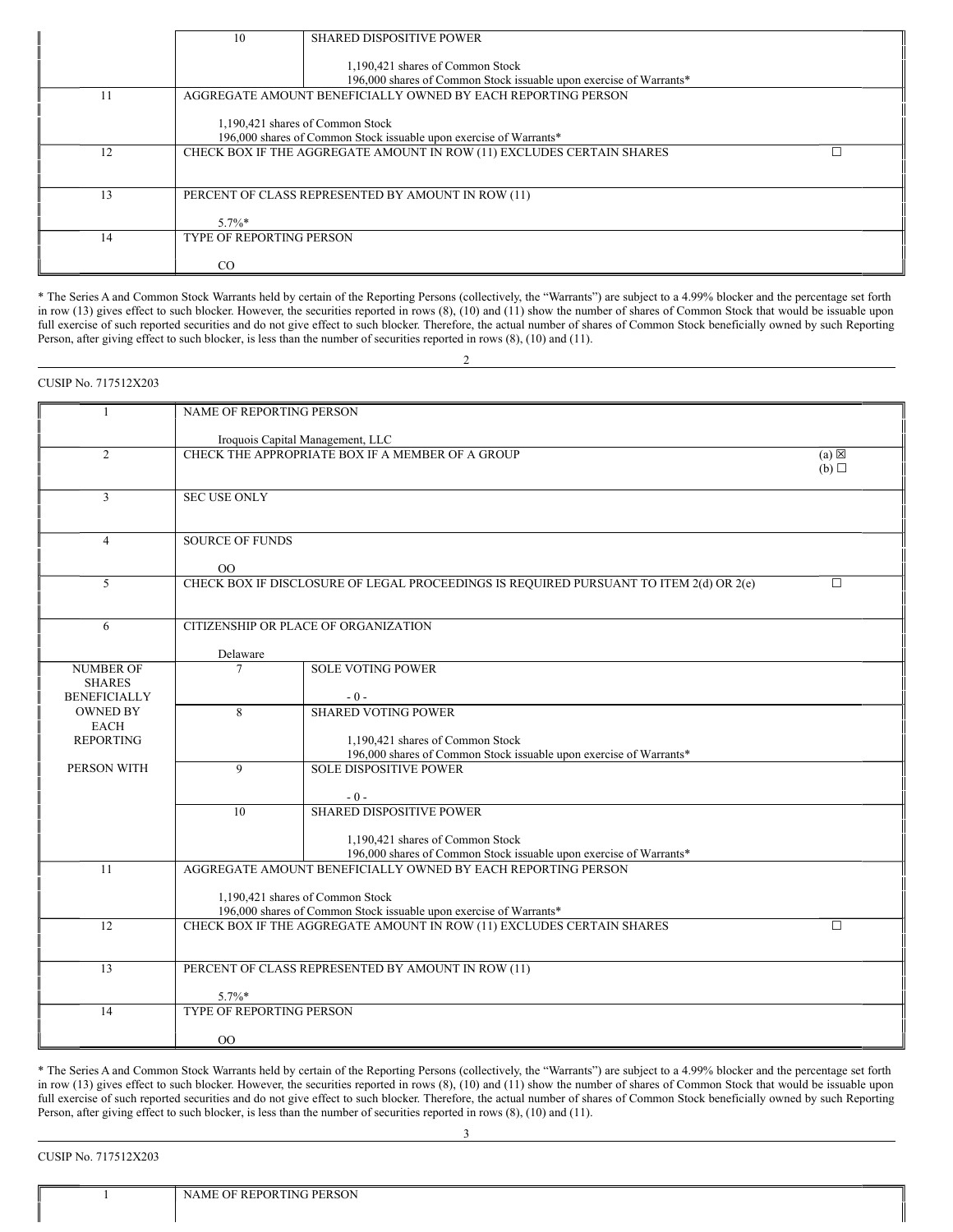|                                                          |                          | Iroquois Capital Investment Group LLC                                                                  |                        |  |  |
|----------------------------------------------------------|--------------------------|--------------------------------------------------------------------------------------------------------|------------------------|--|--|
| $\overline{2}$                                           |                          | CHECK THE APPROPRIATE BOX IF A MEMBER OF A GROUP                                                       | $(a) \boxtimes$<br>(b) |  |  |
| $\overline{3}$                                           | <b>SEC USE ONLY</b>      |                                                                                                        |                        |  |  |
| $\overline{4}$                                           | <b>SOURCE OF FUNDS</b>   |                                                                                                        |                        |  |  |
| 5                                                        |                          | WC<br>CHECK BOX IF DISCLOSURE OF LEGAL PROCEEDINGS IS REQUIRED PURSUANT TO ITEM 2(d) OR 2(e)<br>$\Box$ |                        |  |  |
| 6                                                        |                          | CITIZENSHIP OR PLACE OF ORGANIZATION                                                                   |                        |  |  |
|                                                          | Delaware                 |                                                                                                        |                        |  |  |
| <b>NUMBER OF</b><br><b>SHARES</b><br><b>BENEFICIALLY</b> | $\tau$                   | <b>SOLE VOTING POWER</b><br>68.370 shares of Common Stock                                              |                        |  |  |
| <b>OWNED BY</b>                                          | 8                        | 84,000 shares of Common Stock issuable upon exercise of Warrants*<br><b>SHARED VOTING POWER</b>        |                        |  |  |
| <b>EACH</b><br><b>REPORTING</b>                          |                          | $-0-$                                                                                                  |                        |  |  |
| PERSON WITH                                              | 9                        | <b>SOLE DISPOSITIVE POWER</b>                                                                          |                        |  |  |
|                                                          |                          | 68,370 shares of Common Stock<br>84,000 shares of Common Stock issuable upon exercise of Warrants*     |                        |  |  |
|                                                          | 10                       | <b>SHARED DISPOSITIVE POWER</b>                                                                        |                        |  |  |
|                                                          |                          | $-0-$                                                                                                  |                        |  |  |
| 11                                                       |                          | AGGREGATE AMOUNT BENEFICIALLY OWNED BY EACH REPORTING PERSON                                           |                        |  |  |
|                                                          |                          | 68,370 shares of Common Stock<br>84,000 shares of Common Stock issuable upon exercise of Warrants*     |                        |  |  |
| 12                                                       |                          | CHECK BOX IF THE AGGREGATE AMOUNT IN ROW (11) EXCLUDES CERTAIN SHARES                                  | $\Box$                 |  |  |
|                                                          |                          |                                                                                                        |                        |  |  |
| 13                                                       |                          | PERCENT OF CLASS REPRESENTED BY AMOUNT IN ROW (11)                                                     |                        |  |  |
|                                                          | Less than $1\%$ *        |                                                                                                        |                        |  |  |
| 14                                                       | TYPE OF REPORTING PERSON |                                                                                                        |                        |  |  |
|                                                          |                          |                                                                                                        |                        |  |  |
|                                                          | 00                       |                                                                                                        |                        |  |  |

\* The Series A and Common Stock Warrants held by certain of the Reporting Persons (collectively, the "Warrants") are subject to a 4.99% blocker and the percentage set forth in row (13) gives effect to such blocker. However, the securities reported in rows (8), (10) and (11) show the number of shares of Common Stock that would be issuable upon full exercise of such reported securities and do not give effect to such blocker. Therefore, the actual number of shares of Common Stock beneficially owned by such Reporting Person, after giving effect to such blocker, is less than the number of securities reported in rows (8), (10) and (11).

4

CUSIP No. 717512X203

|                     | NAME OF REPORTING PERSON |                                                                                        |                 |
|---------------------|--------------------------|----------------------------------------------------------------------------------------|-----------------|
|                     |                          |                                                                                        |                 |
|                     | Richard Abbe             |                                                                                        |                 |
| $\overline{2}$      |                          | CHECK THE APPROPRIATE BOX IF A MEMBER OF A GROUP                                       | $(a) \boxtimes$ |
|                     |                          |                                                                                        | (b)             |
|                     |                          |                                                                                        |                 |
| $\mathbf{3}$        | <b>SEC USE ONLY</b>      |                                                                                        |                 |
|                     |                          |                                                                                        |                 |
|                     |                          |                                                                                        |                 |
| $\overline{4}$      | <b>SOURCE OF FUNDS</b>   |                                                                                        |                 |
|                     |                          |                                                                                        |                 |
|                     | O <sub>O</sub>           |                                                                                        |                 |
| $5^{\circ}$         |                          | CHECK BOX IF DISCLOSURE OF LEGAL PROCEEDINGS IS REQUIRED PURSUANT TO ITEM 2(d) OR 2(e) |                 |
|                     |                          |                                                                                        |                 |
|                     |                          |                                                                                        |                 |
| 6                   |                          | CITIZENSHIP OR PLACE OF ORGANIZATION                                                   |                 |
|                     |                          |                                                                                        |                 |
|                     | <b>USA</b>               |                                                                                        |                 |
| <b>NUMBER OF</b>    | 7                        | <b>SOLE VOTING POWER</b>                                                               |                 |
| <b>SHARES</b>       |                          |                                                                                        |                 |
| <b>BENEFICIALLY</b> |                          | 68,370 shares of Common Stock                                                          |                 |
|                     |                          | 84,000 shares of Common Stock issuable upon exercise of Warrants*                      |                 |
| <b>OWNED BY</b>     | 8                        | <b>SHARED VOTING POWER</b>                                                             |                 |
| <b>EACH</b>         |                          |                                                                                        |                 |
| <b>REPORTING</b>    |                          | 1,190,421 shares of Common Stock                                                       |                 |
|                     |                          | 196,000 shares of Common Stock issuable upon exercise of Warrants*                     |                 |
| PERSON WITH         | 9                        | <b>SOLE DISPOSITIVE POWER</b>                                                          |                 |
|                     |                          |                                                                                        |                 |
|                     |                          |                                                                                        |                 |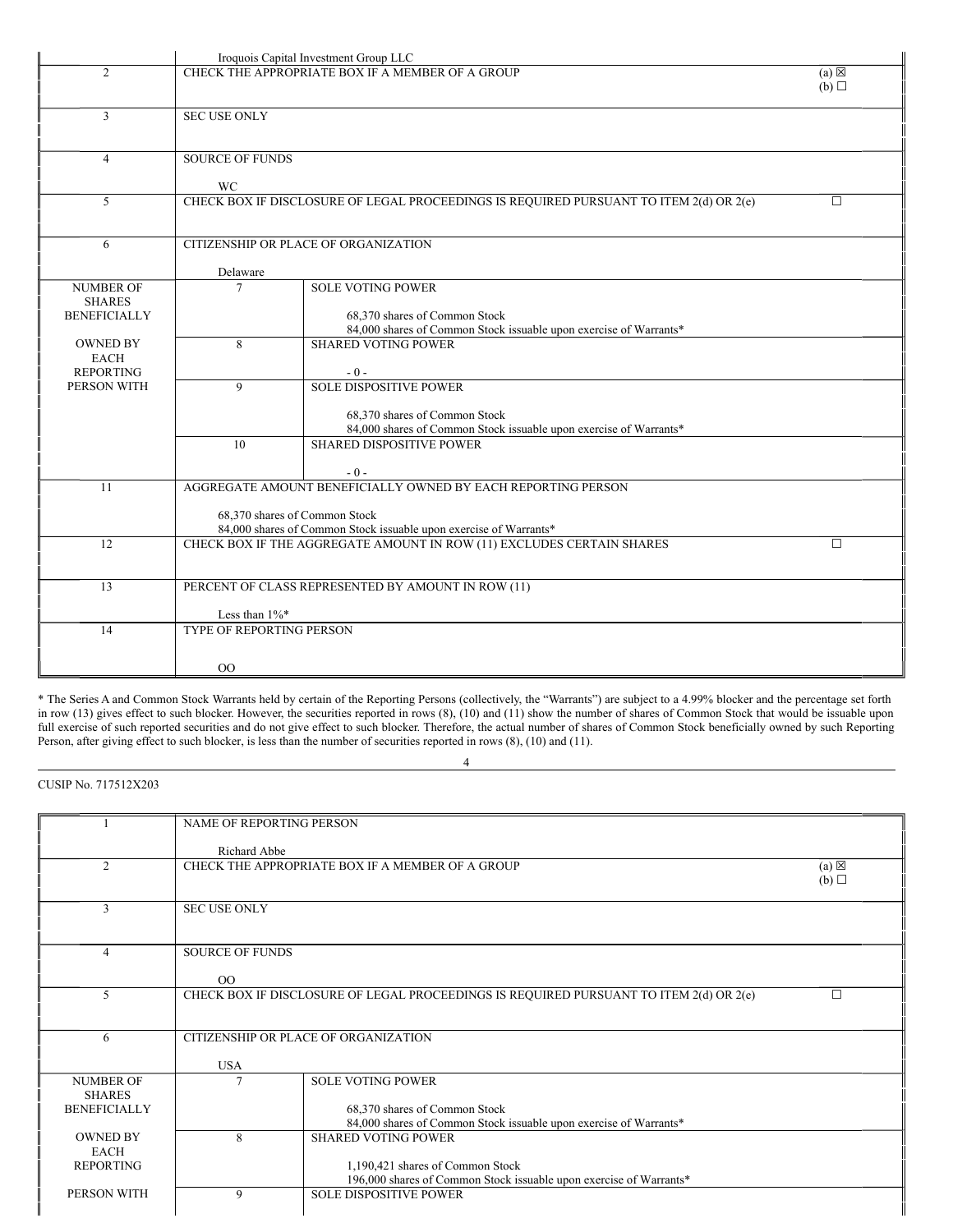|    |                                 | 68,370 shares of Common Stock<br>84,000 shares of Common Stock issuable upon exercise of Warrants*     |
|----|---------------------------------|--------------------------------------------------------------------------------------------------------|
|    | 10                              | <b>SHARED DISPOSITIVE POWER</b>                                                                        |
|    |                                 | 1,190,421 shares of Common Stock<br>196,000 shares of Common Stock issuable upon exercise of Warrants* |
| 11 |                                 | AGGREGATE AMOUNT BENEFICIALLY OWNED BY EACH REPORTING PERSON                                           |
|    |                                 | 1,258,791 shares of Common Stock<br>280,000 shares of Common Stock issuable upon exercise of Warrants* |
| 12 |                                 | CHECK BOX IF THE AGGREGATE AMOUNT IN ROW (11) EXCLUDES CERTAIN SHARES                                  |
| 13 |                                 | PERCENT OF CLASS REPRESENTED BY AMOUNT IN ROW (11)                                                     |
|    | $6.1\%$                         |                                                                                                        |
| 14 | <b>TYPE OF REPORTING PERSON</b> |                                                                                                        |
|    | IN                              |                                                                                                        |

\* The Series A and Common Stock Warrants held by certain of the Reporting Persons (collectively, the "Warrants") are subject to a 4.99% blocker and the percentage set forth in row (13) gives effect to such blocker. However, the securities reported in rows (8), (10) and (11) show the number of shares of Common Stock that would be issuable upon full exercise of such reported securities and do not give effect to such blocker. Therefore, the actual number of shares of Common Stock beneficially owned by such Reporting Person, after giving effect to such blocker, is less than the number of securities reported in rows (8), (10) and (11).

5

# CUSIP No. 717512X203

|                                      | NAME OF REPORTING PERSON        |                                                                                        |                 |
|--------------------------------------|---------------------------------|----------------------------------------------------------------------------------------|-----------------|
|                                      | Kimberly Page                   |                                                                                        |                 |
| 2                                    |                                 | CHECK THE APPROPRIATE BOX IF A MEMBER OF A GROUP                                       | $(a) \boxtimes$ |
|                                      |                                 |                                                                                        | (b)             |
|                                      |                                 |                                                                                        |                 |
| 3                                    | <b>SEC USE ONLY</b>             |                                                                                        |                 |
|                                      |                                 |                                                                                        |                 |
|                                      |                                 |                                                                                        |                 |
| $\overline{4}$                       | <b>SOURCE OF FUNDS</b>          |                                                                                        |                 |
|                                      | 00                              |                                                                                        |                 |
| 5                                    |                                 | CHECK BOX IF DISCLOSURE OF LEGAL PROCEEDINGS IS REQUIRED PURSUANT TO ITEM 2(d) OR 2(e) | П               |
|                                      |                                 |                                                                                        |                 |
|                                      |                                 |                                                                                        |                 |
| 6                                    |                                 | CITIZENSHIP OR PLACE OF ORGANIZATION                                                   |                 |
|                                      |                                 |                                                                                        |                 |
|                                      | <b>USA</b>                      |                                                                                        |                 |
| <b>NUMBER OF</b>                     | 7                               | <b>SOLE VOTING POWER</b>                                                               |                 |
| <b>SHARES</b><br><b>BENEFICIALLY</b> |                                 | $-0-$                                                                                  |                 |
| <b>OWNED BY</b>                      | 8                               | <b>SHARED VOTING POWER</b>                                                             |                 |
| <b>EACH</b>                          |                                 |                                                                                        |                 |
| <b>REPORTING</b>                     |                                 | 1,190,421 shares of Common Stock                                                       |                 |
|                                      |                                 | 196,000 shares of Common Stock issuable upon exercise of Warrants*                     |                 |
| PERSON WITH                          | 9                               | <b>SOLE DISPOSITIVE POWER</b>                                                          |                 |
|                                      |                                 |                                                                                        |                 |
|                                      |                                 | $-0-$<br><b>SHARED DISPOSITIVE POWER</b>                                               |                 |
|                                      | 10                              |                                                                                        |                 |
|                                      |                                 | 1,190,421 shares of Common Stock                                                       |                 |
|                                      |                                 | 196,000 shares of Common Stock issuable upon exercise of Warrants*                     |                 |
| 11                                   |                                 | AGGREGATE AMOUNT BENEFICIALLY OWNED BY EACH REPORTING PERSON                           |                 |
|                                      |                                 |                                                                                        |                 |
|                                      |                                 | 1,190,421 shares of Common Stock                                                       |                 |
|                                      |                                 | 196,000 shares of Common Stock issuable upon exercise of Warrants*                     |                 |
| 12                                   |                                 | CHECK BOX IF THE AGGREGATE AMOUNT IN ROW (11) EXCLUDES CERTAIN SHARES                  | $\Box$          |
|                                      |                                 |                                                                                        |                 |
| 13                                   |                                 | PERCENT OF CLASS REPRESENTED BY AMOUNT IN ROW (11)                                     |                 |
|                                      |                                 |                                                                                        |                 |
|                                      | $6.7\%$ *                       |                                                                                        |                 |
| 14                                   | <b>TYPE OF REPORTING PERSON</b> |                                                                                        |                 |
|                                      |                                 |                                                                                        |                 |
|                                      | IN                              |                                                                                        |                 |

\* The Series A and Common Stock Warrants held by certain of the Reporting Persons (collectively, the "Warrants") are subject to a 4.99% blocker and the percentage set forth in row (13) gives effect to such blocker. However, the securities reported in rows (8), (10) and (11) show the number of shares of Common Stock that would be issuable upon full exercise of such reported securities and do not give effect to such blocker. Therefore, the actual number of shares of Common Stock beneficially owned by such Reporting Person, after giving effect to such blocker, is less than the number of securities reported in rows (8), (10) and (11).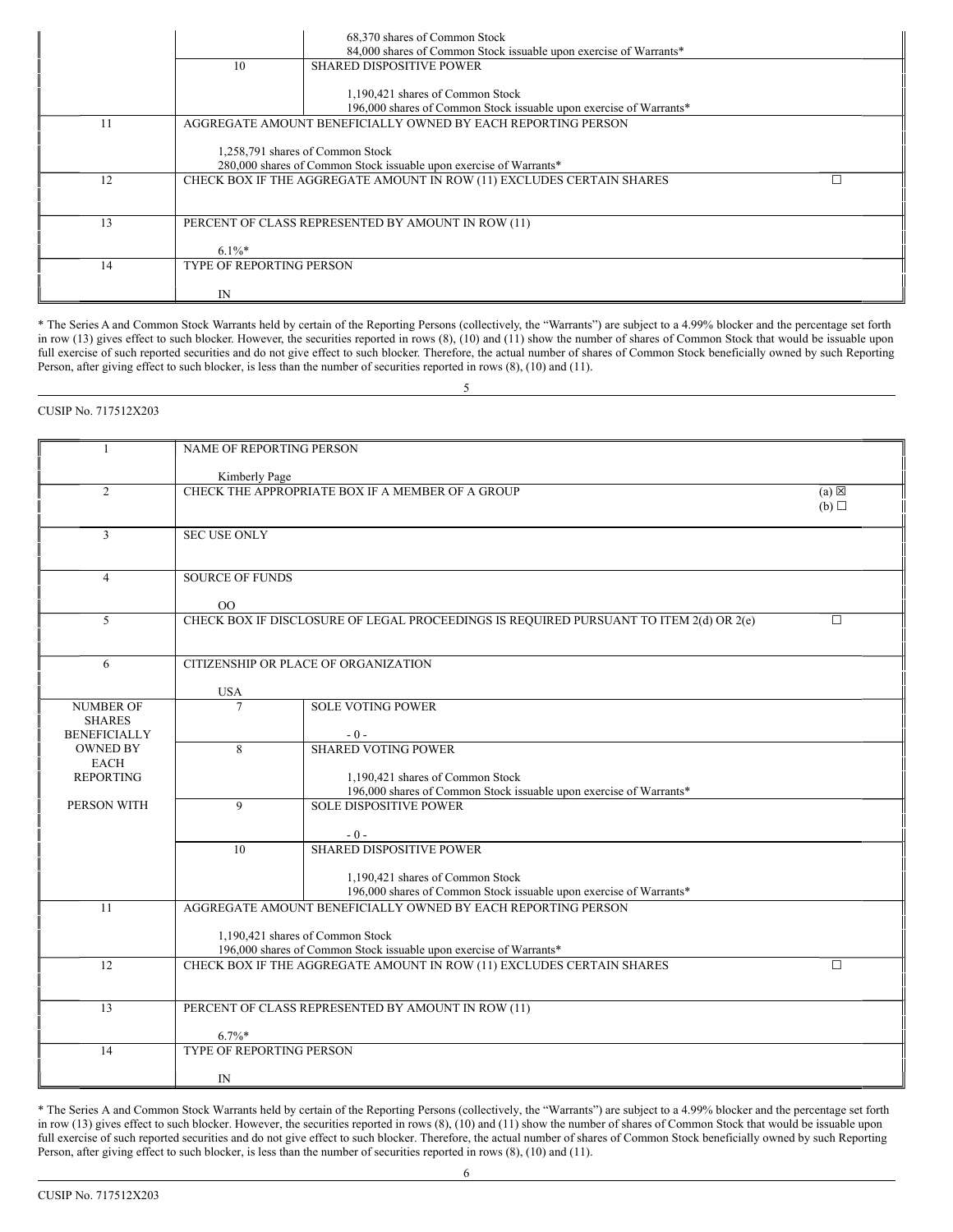| -1                                                       | NAME OF REPORTING PERSON                                    |                                                                                        |                        |  |  |
|----------------------------------------------------------|-------------------------------------------------------------|----------------------------------------------------------------------------------------|------------------------|--|--|
|                                                          | Stephen Friscia                                             |                                                                                        |                        |  |  |
| $\overline{2}$                                           |                                                             | CHECK THE APPROPRIATE BOX IF A MEMBER OF A GROUP                                       | $(a) \boxtimes$<br>(b) |  |  |
| $\overline{3}$                                           | <b>SEC USE ONLY</b>                                         |                                                                                        |                        |  |  |
| $\overline{4}$                                           |                                                             | <b>SOURCE OF FUNDS</b>                                                                 |                        |  |  |
| 5                                                        |                                                             | CHECK BOX IF DISCLOSURE OF LEGAL PROCEEDINGS IS REQUIRED PURSUANT TO ITEM 2(d) OR 2(e) | $\Box$                 |  |  |
| 6                                                        | <b>USA</b>                                                  | CITIZENSHIP OR PLACE OF ORGANIZATION                                                   |                        |  |  |
| <b>NUMBER OF</b><br><b>SHARES</b><br><b>BENEFICIALLY</b> | $\tau$                                                      | <b>SOLE VOTING POWER</b><br>$-0-$                                                      |                        |  |  |
| <b>OWNED BY</b><br>EACH<br><b>REPORTING</b>              | 8                                                           | <b>SHARED VOTING POWER</b><br>$-0-$                                                    |                        |  |  |
| PERSON WITH                                              | $\overline{9}$                                              | <b>SOLE DISPOSITIVE POWER</b><br>$-0-$                                                 |                        |  |  |
|                                                          | 10 <sup>10</sup>                                            | SHARED DISPOSITIVE POWER<br>$-0-$                                                      |                        |  |  |
| 11                                                       | $-0-$                                                       | AGGREGATE AMOUNT BENEFICIALLY OWNED BY EACH REPORTING PERSON                           |                        |  |  |
| 12                                                       |                                                             | CHECK BOX IF THE AGGREGATE AMOUNT IN ROW (11) EXCLUDES CERTAIN SHARES                  | $\Box$                 |  |  |
| 13                                                       | PERCENT OF CLASS REPRESENTED BY AMOUNT IN ROW (11)<br>$0\%$ |                                                                                        |                        |  |  |
| 14                                                       | <b>TYPE OF REPORTING PERSON</b><br>IN                       |                                                                                        |                        |  |  |

CUSIP No. 717512X203

|                                      | NAME OF REPORTING PERSON |                                                                                        |                 |
|--------------------------------------|--------------------------|----------------------------------------------------------------------------------------|-----------------|
|                                      | Charles S. Ryan          |                                                                                        |                 |
| 2                                    |                          | CHECK THE APPROPRIATE BOX IF A MEMBER OF A GROUP                                       | $(a) \boxtimes$ |
|                                      |                          |                                                                                        | (b)             |
| 3                                    | <b>SEC USE ONLY</b>      |                                                                                        |                 |
|                                      |                          |                                                                                        |                 |
| $\overline{4}$                       | <b>SOURCE OF FUNDS</b>   |                                                                                        |                 |
|                                      |                          |                                                                                        |                 |
| 5                                    |                          | CHECK BOX IF DISCLOSURE OF LEGAL PROCEEDINGS IS REQUIRED PURSUANT TO ITEM 2(d) OR 2(e) | $\Box$          |
|                                      |                          |                                                                                        |                 |
| 6                                    |                          | CITIZENSHIP OR PLACE OF ORGANIZATION                                                   |                 |
|                                      | <b>USA</b>               |                                                                                        |                 |
| <b>NUMBER OF</b>                     | 7                        | <b>SOLE VOTING POWER</b>                                                               |                 |
| <b>SHARES</b><br><b>BENEFICIALLY</b> |                          | $-0-$                                                                                  |                 |
| <b>OWNED BY</b>                      | 8                        | <b>SHARED VOTING POWER</b>                                                             |                 |
| <b>EACH</b>                          |                          |                                                                                        |                 |
| <b>REPORTING</b><br>PERSON WITH      | 9                        | $-0-$<br><b>SOLE DISPOSITIVE POWER</b>                                                 |                 |
|                                      |                          |                                                                                        |                 |
|                                      | 10                       | $-0-$<br>SHARED DISPOSITIVE POWER                                                      |                 |
|                                      |                          |                                                                                        |                 |
| 11                                   |                          | $-0-$<br>AGGREGATE AMOUNT BENEFICIALLY OWNED BY EACH REPORTING PERSON                  |                 |
|                                      |                          |                                                                                        |                 |
|                                      | $-0-$                    |                                                                                        |                 |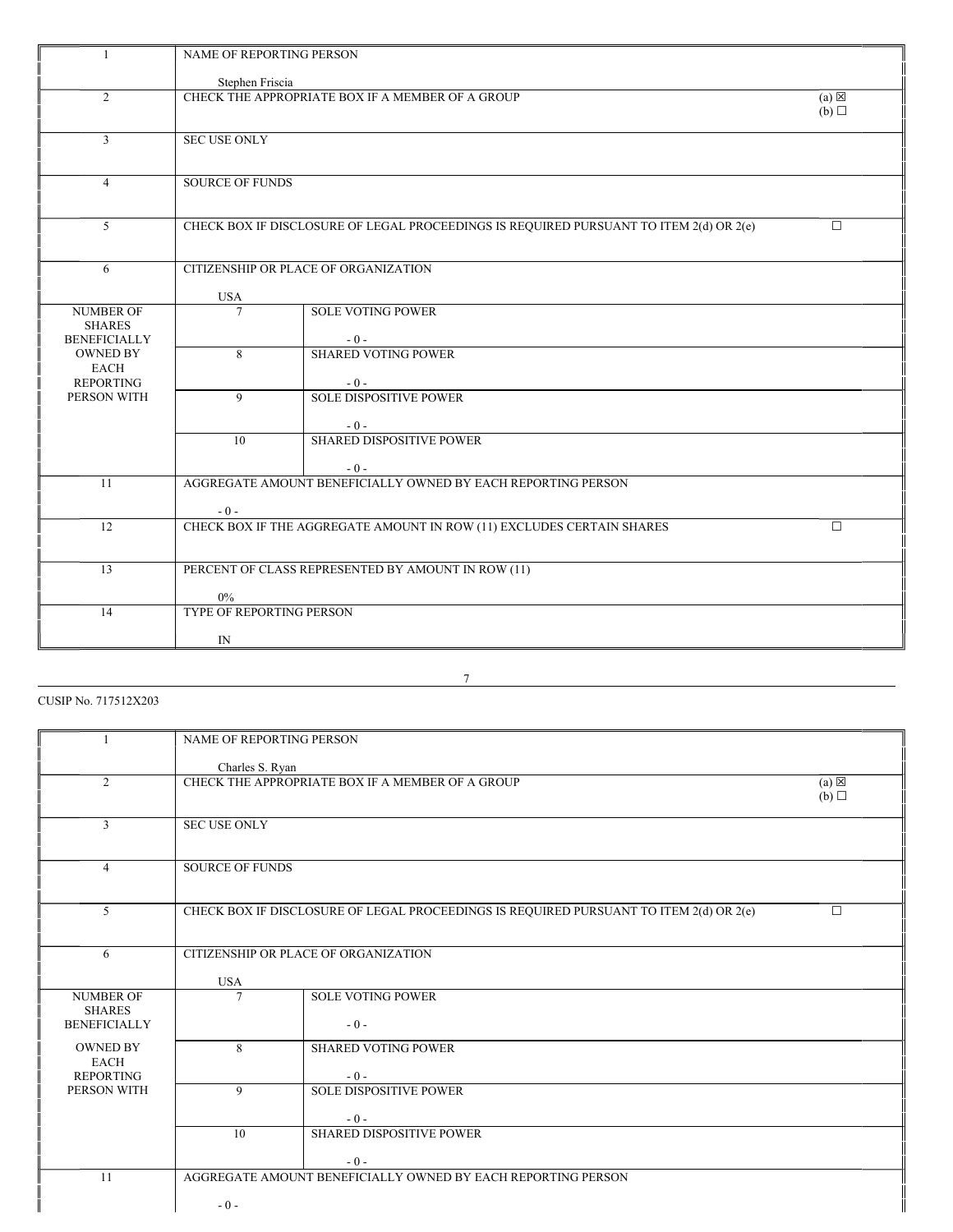|   | CHECK BOX IF THE AGGREGATE AMOUNT IN ROW (11) EXCLUDES CERTAIN SHARES |
|---|-----------------------------------------------------------------------|
|   |                                                                       |
|   | PERCENT OF CLASS REPRESENTED BY AMOUNT IN ROW (11)                    |
|   |                                                                       |
|   | $0\%$                                                                 |
| 4 | <b>TYPE OF REPORTING PERSON</b>                                       |
|   |                                                                       |
|   | ΓN                                                                    |

8

CUSIP No. 717512X203

| 1                                 | NAME OF REPORTING PERSON |                                                                                        |        |  |  |
|-----------------------------------|--------------------------|----------------------------------------------------------------------------------------|--------|--|--|
|                                   | Johnathan L. Schechter   |                                                                                        |        |  |  |
| $\overline{2}$                    |                          | CHECK THE APPROPRIATE BOX IF A MEMBER OF A GROUP<br>$(a) \boxtimes$<br>(b)             |        |  |  |
|                                   |                          |                                                                                        |        |  |  |
| $\overline{3}$                    |                          | <b>SEC USE ONLY</b>                                                                    |        |  |  |
| $\overline{4}$                    | <b>SOURCE OF FUNDS</b>   |                                                                                        |        |  |  |
|                                   |                          |                                                                                        |        |  |  |
| $\mathfrak{S}$                    |                          | CHECK BOX IF DISCLOSURE OF LEGAL PROCEEDINGS IS REQUIRED PURSUANT TO ITEM 2(d) OR 2(e) | $\Box$ |  |  |
|                                   |                          |                                                                                        |        |  |  |
| 6                                 |                          | CITIZENSHIP OR PLACE OF ORGANIZATION                                                   |        |  |  |
|                                   | <b>USA</b>               |                                                                                        |        |  |  |
| <b>NUMBER OF</b><br><b>SHARES</b> | $\overline{7}$           | <b>SOLE VOTING POWER</b>                                                               |        |  |  |
| <b>BENEFICIALLY</b>               |                          | $-0-$                                                                                  |        |  |  |
| <b>OWNED BY</b><br><b>EACH</b>    | 8                        | <b>SHARED VOTING POWER</b>                                                             |        |  |  |
| <b>REPORTING</b>                  |                          | $-0-$                                                                                  |        |  |  |
| PERSON WITH                       | $\mathbf{Q}$             | <b>SOLE DISPOSITIVE POWER</b>                                                          |        |  |  |
|                                   |                          | $-0-$                                                                                  |        |  |  |
|                                   | 10                       | SHARED DISPOSITIVE POWER                                                               |        |  |  |
|                                   |                          | $-0-$                                                                                  |        |  |  |
| 11                                |                          | AGGREGATE AMOUNT BENEFICIALLY OWNED BY EACH REPORTING PERSON                           |        |  |  |
|                                   | $-0-$                    |                                                                                        |        |  |  |
| 12                                |                          | CHECK BOX IF THE AGGREGATE AMOUNT IN ROW (11) EXCLUDES CERTAIN SHARES                  | $\Box$ |  |  |
|                                   |                          |                                                                                        |        |  |  |
| 13                                |                          | PERCENT OF CLASS REPRESENTED BY AMOUNT IN ROW (11)                                     |        |  |  |
|                                   | $0\%$                    |                                                                                        |        |  |  |
| 14                                | TYPE OF REPORTING PERSON |                                                                                        |        |  |  |
|                                   | IN                       |                                                                                        |        |  |  |

# CUSIP No. 717512X203

|                                   | <b>NAME OF REPORTING PERSON</b> |                                                                                        |                        |
|-----------------------------------|---------------------------------|----------------------------------------------------------------------------------------|------------------------|
|                                   | Joshua N. Silverman             |                                                                                        |                        |
| $\mathcal{D}_{\mathcal{L}}$       |                                 | CHECK THE APPROPRIATE BOX IF A MEMBER OF A GROUP                                       | $(a) \boxtimes$<br>(b) |
| 3                                 | <b>SEC USE ONLY</b>             |                                                                                        |                        |
| 4                                 | <b>SOURCE OF FUNDS</b>          |                                                                                        |                        |
|                                   |                                 | CHECK BOX IF DISCLOSURE OF LEGAL PROCEEDINGS IS REQUIRED PURSUANT TO ITEM 2(d) OR 2(e) | П                      |
| 6                                 |                                 | CITIZENSHIP OR PLACE OF ORGANIZATION                                                   |                        |
|                                   | <b>USA</b>                      |                                                                                        |                        |
| <b>NUMBER OF</b><br><b>SHARES</b> |                                 | <b>SOLE VOTING POWER</b>                                                               |                        |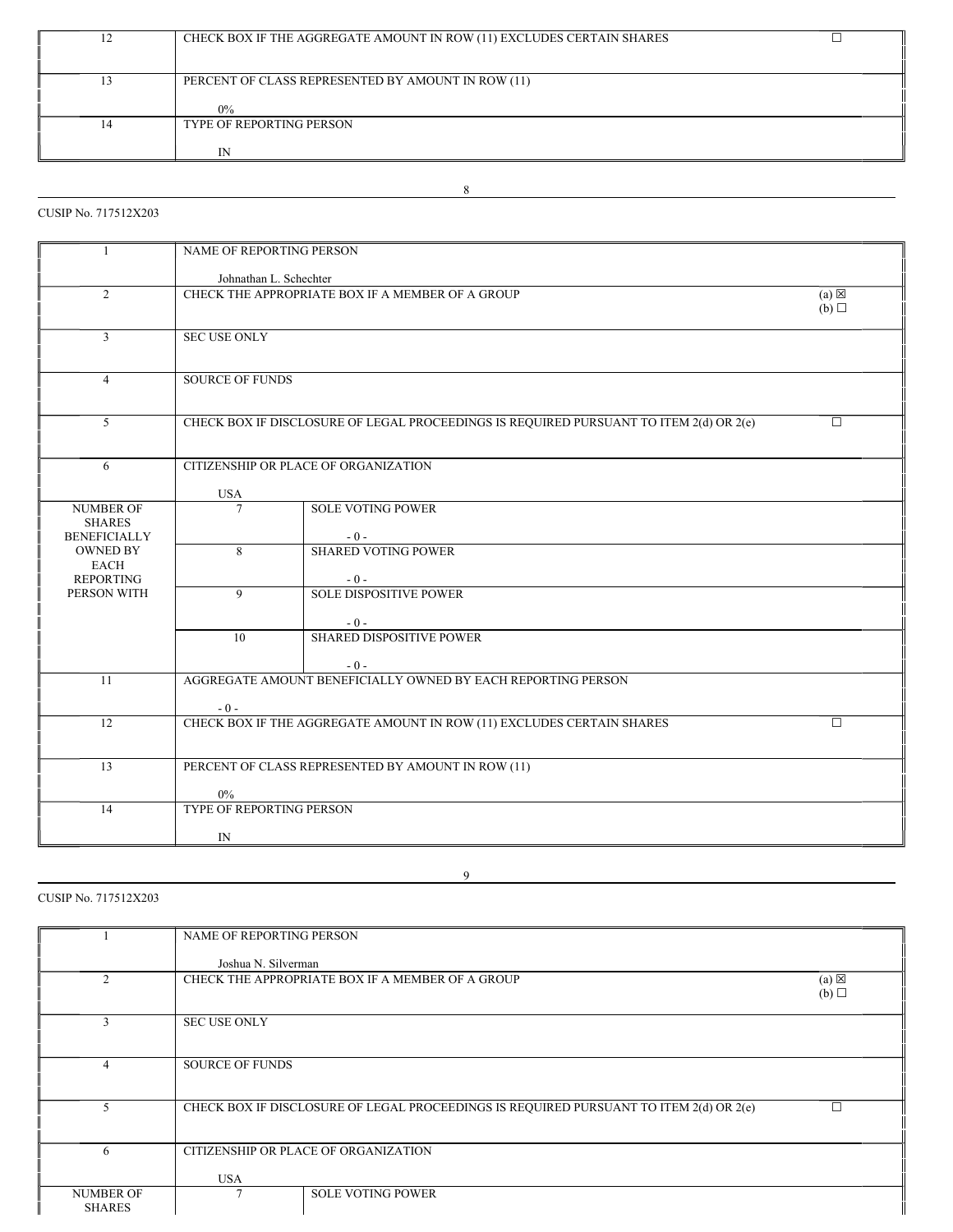| <b>BENEFICIALLY</b> |                                                              | $-0-$                                                                 |  |  |
|---------------------|--------------------------------------------------------------|-----------------------------------------------------------------------|--|--|
| <b>OWNED BY</b>     | 8<br><b>SHARED VOTING POWER</b>                              |                                                                       |  |  |
| <b>EACH</b>         |                                                              |                                                                       |  |  |
| <b>REPORTING</b>    |                                                              | $-0-$                                                                 |  |  |
| PERSON WITH         | 9                                                            | <b>SOLE DISPOSITIVE POWER</b>                                         |  |  |
|                     |                                                              | $-0-$                                                                 |  |  |
|                     | 10                                                           | <b>SHARED DISPOSITIVE POWER</b>                                       |  |  |
|                     |                                                              |                                                                       |  |  |
|                     |                                                              | $-0-$                                                                 |  |  |
| 11                  | AGGREGATE AMOUNT BENEFICIALLY OWNED BY EACH REPORTING PERSON |                                                                       |  |  |
|                     |                                                              |                                                                       |  |  |
|                     | $-0-$                                                        |                                                                       |  |  |
| 12                  |                                                              | CHECK BOX IF THE AGGREGATE AMOUNT IN ROW (11) EXCLUDES CERTAIN SHARES |  |  |
|                     |                                                              |                                                                       |  |  |
| 13                  |                                                              |                                                                       |  |  |
|                     | PERCENT OF CLASS REPRESENTED BY AMOUNT IN ROW (11)           |                                                                       |  |  |
|                     | $0\%$                                                        |                                                                       |  |  |
| 14                  | <b>TYPE OF REPORTING PERSON</b>                              |                                                                       |  |  |
|                     |                                                              |                                                                       |  |  |
|                     | IN                                                           |                                                                       |  |  |

# 10

# CUSIP No. 717512X203

| $\mathbf{1}$                      | NAME OF REPORTING PERSON                                                                         |                                          |  |  |  |
|-----------------------------------|--------------------------------------------------------------------------------------------------|------------------------------------------|--|--|--|
|                                   | Jude C. Ozonwanne                                                                                |                                          |  |  |  |
| $\overline{2}$                    | CHECK THE APPROPRIATE BOX IF A MEMBER OF A GROUP<br>$(a) \boxtimes$                              |                                          |  |  |  |
|                                   | (b)                                                                                              |                                          |  |  |  |
| 3                                 | <b>SEC USE ONLY</b>                                                                              |                                          |  |  |  |
|                                   |                                                                                                  |                                          |  |  |  |
| $\overline{4}$                    | <b>SOURCE OF FUNDS</b>                                                                           |                                          |  |  |  |
|                                   |                                                                                                  |                                          |  |  |  |
| 5                                 | CHECK BOX IF DISCLOSURE OF LEGAL PROCEEDINGS IS REQUIRED PURSUANT TO ITEM 2(d) OR 2(e)<br>$\Box$ |                                          |  |  |  |
|                                   |                                                                                                  |                                          |  |  |  |
| 6                                 | CITIZENSHIP OR PLACE OF ORGANIZATION                                                             |                                          |  |  |  |
|                                   | USA, Nigeria                                                                                     |                                          |  |  |  |
| <b>NUMBER OF</b><br><b>SHARES</b> | $\tau$                                                                                           | <b>SOLE VOTING POWER</b>                 |  |  |  |
| <b>BENEFICIALLY</b>               |                                                                                                  | $-0-$                                    |  |  |  |
| <b>OWNED BY</b><br><b>EACH</b>    | 8                                                                                                | <b>SHARED VOTING POWER</b>               |  |  |  |
| <b>REPORTING</b>                  |                                                                                                  | $-0-$                                    |  |  |  |
| PERSON WITH                       | 9                                                                                                | <b>SOLE DISPOSITIVE POWER</b>            |  |  |  |
|                                   | 10                                                                                               | $-0-$<br><b>SHARED DISPOSITIVE POWER</b> |  |  |  |
|                                   |                                                                                                  |                                          |  |  |  |
| 11                                |                                                                                                  | $-0-$                                    |  |  |  |
|                                   | AGGREGATE AMOUNT BENEFICIALLY OWNED BY EACH REPORTING PERSON                                     |                                          |  |  |  |
|                                   | $-0-$                                                                                            |                                          |  |  |  |
| 12                                | CHECK BOX IF THE AGGREGATE AMOUNT IN ROW (11) EXCLUDES CERTAIN SHARES<br>$\Box$                  |                                          |  |  |  |
|                                   |                                                                                                  |                                          |  |  |  |
| 13                                | PERCENT OF CLASS REPRESENTED BY AMOUNT IN ROW (11)                                               |                                          |  |  |  |
|                                   | $0\%$                                                                                            |                                          |  |  |  |
| 14                                | TYPE OF REPORTING PERSON                                                                         |                                          |  |  |  |
|                                   | IN                                                                                               |                                          |  |  |  |

CUSIP No. 717512X203

The following constitutes Amendment No. 1 to the Schedule 13D filed by the undersigned ("Amendment No. 1"). This Amendment No. 1 amends the Schedule 13D as specifically set forth herein.

Item 1. Security and Issuer.

Item 1 is hereby amended and restated to read as follows: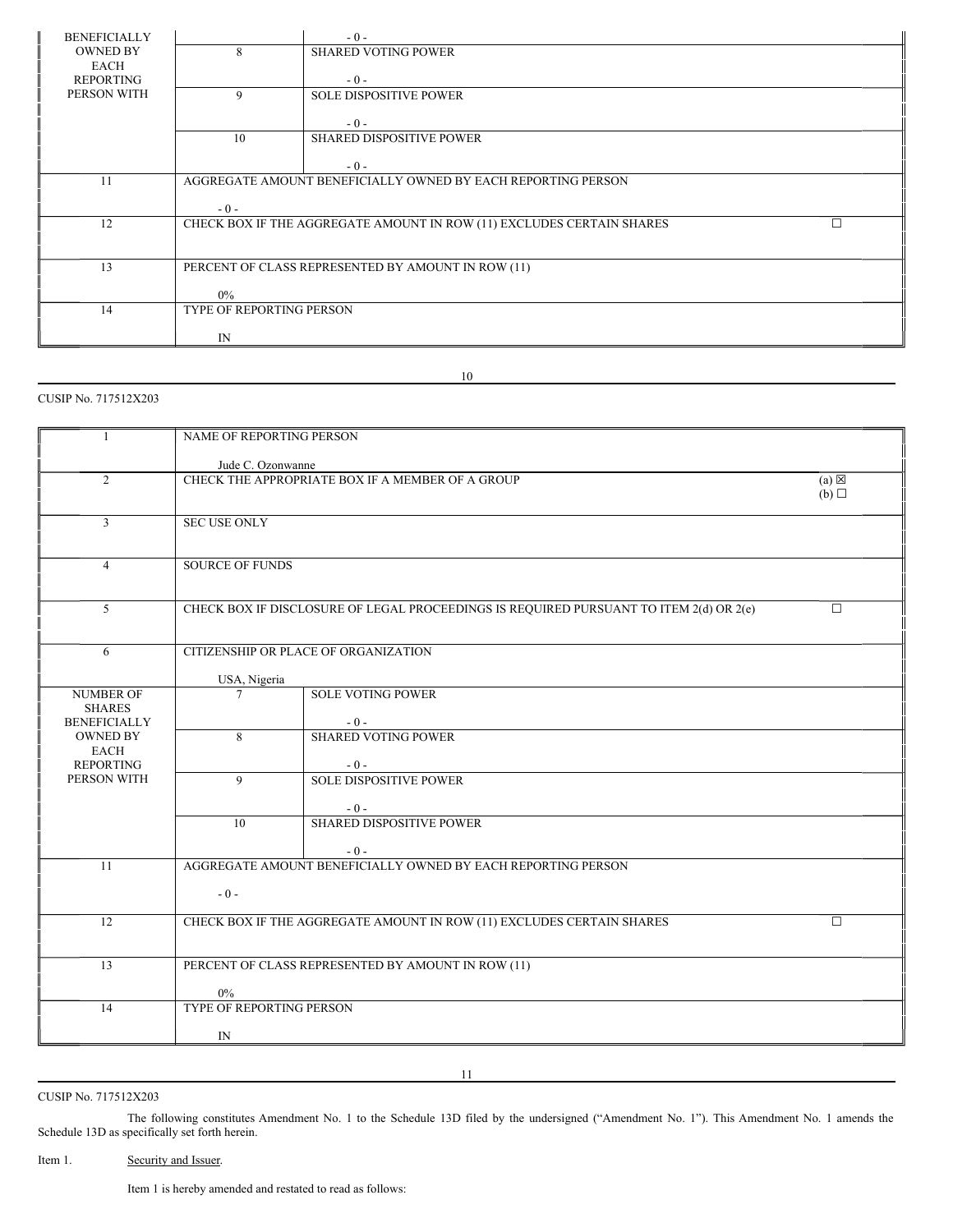This statement relates to the Common Stock, par value \$0.0001 per share (the "Shares"), of PharmaCyte Biotech, Inc., a Nevada corporation (the "Issuer"). The address of the principal executive offices of the Issuer is 3960 Howard Hughes Parkway, Suite 500, Las Vegas, Nevada 89169.

### Item 2. Identity and Background.

Item 2 is hereby amended and restated to read as follows:

(a) This statement is filed by:

- (i) Iroquois Master Fund Ltd., a Cayman Islands exempted limited company ("Iroquois Master Fund");
- (ii) Iroquois Capital Management, LLC, a Delaware limited liability company ("Iroquois Capital"), which serves as the investment advisor to Iroquois Master Fund;
- (iii) Iroquois Capital Investment Group LLC, a Delaware limited liability company ("ICIG");
- (iv) Richard Abbe, as the President of Iroquois Capital and as a managing member of ICIG and as a nominee for the Board of Directors of the Issuer (the "Board");
- (v) Kimberly Page, as a Director of Iroquois Master Fund and as a nominee for the Board;
- (vi) Stephen Friscia, as a nominee for the Board;
- (vii) Charles S. Ryan, as a nominee for the Board;
- (viii) Jonathan L. Schechter, as a nominee for the Board;
- (ix) Joshua N. Silverman, as a nominee for the Board; and
- (x) Jude C. Uzonwanne, as a nominee for the Board.

Each of the foregoing is referred to as a "Reporting Person" and collectively as the "Reporting Persons." Each of the Reporting Persons is party to that certain Joint Filing and Solicitation Agreement, as further described in Item 6. Accordingly, the Reporting Persons are hereby filing a joint Schedule 13D.

12

# CUSIP No. 717512X203

(b) The address of the principal office of each of Iroquois Master Fund, Iroquois Capital, ICIG, Mr. Abbe and Mrs. Page is 2 Overhill Road, Suite 400, Scarsdale, New York 10583. The principal business address of Mr. Friscia is 10 Kipps Court, Somers, New York 10589. The principal business address of Mr. Ryan is c/o Travecta Therapeutics, Inc., 79 Science Park Drive, Cintech IV, #06-01/08, Singapore 118264. The principal business address of Mr. Schechter is 1 Wolfs Lane, Suite 316, Pelham, New York 10803. The principal business address of Mr. Silverman is c/o Parkfield Funding LLC, 1185 Avenue of the Americas, Third Floor, New York, New York 10036. The principal business address of Mr. Uzonwanne is c/o MyMD Pharmaceuticals, Inc., 855 N Wolfe Street, Suite 701, Baltimore, Maryland 21205. The officers and directors of Iroquois Master Fund and their principal occupations and business addresses are set forth on Schedule A to the Schedule 13D and are incorporated by reference in this Item 2.

The principal business of each of Iroquois Master Fund and ICIG is serving as a private investment fund. The principal business of Iroquois Capital is serving as an investment adviser that provides investment advisory services to Iroquois Master Fund. The principal occupation of Mr. Abbe is serving as the President of Iroquois Capital and managing member of ICIG. The principal occupation of Mrs. Page is serving as Chief Operating Officer and Compliance Officer of Iroquois Capital and as Director of Iroquois Master Fund. The principal occupation of Mr. Friscia is serving as the manager and co-founder of Kipps Capital. The principal occupation of Mr. Ryan is serving as President, Chief Executive Officer and Chairman of the Board of Directors of Travecta Therapeutics, Inc. The principal occupation of Mr. Schechter is serving as Partner of The Special Equities Group, a division of Dawson James Securities, Inc. The principal occupation of Mr. Silverman is serving as the managing member of Parkfield Funding LLC. The principal occupation of Mr. Uzonwanne is serving as a member of the board of directors of each of MyMD Pharmaceuticals, Inc. and Bonita Foods Nigeria Limited.

(d) No Reporting Person, nor any person listed on Schedule A to the Schedule 13D, has, during the last five years, been convicted in a criminal proceeding (excluding traffic violations or similar misdemeanors).

(e) No Reporting Person, nor any person listed on Schedule A to the Schedule 13D, has, during the last five years, been party to a civil proceeding of a judicial or administrative body of competent jurisdiction and as a result of such proceeding was or is subject to a judgment, decree or final order enjoining future violations of, or prohibiting or mandating activities subject to, federal or state securities laws or finding any violation with respect to such laws.

Messrs. Abbe, Friscia, Ryan, Schechter, Silverman and Uzonwanne and Mrs. Page are citizens of the United States of America. Mr. Uzonwanne is also a citizen of Nigeria. The citizenship of the persons listed on Schedule A to the Schedule 13D is set forth therein.

### Item 3. Source and Amount of Funds or Other Consideration.

Item 3 is hereby amended and restated to read as follows:

The Shares and Warrants purchased by Iroquois Master Fund and ICIG were purchased with working capital (which may, at any given time, include margin loans made by brokerage firms in the ordinary course of business) in open market purchases, except as otherwise noted, as in Schedule B, which is incorporated by reference. The aggregate purchase price of the 1,190,421 Shares and Warrants to acquire 196,000 Shares beneficially owned by Iroquois Master Fund and Iroquois Capital was approximately \$3,677,562, including brokerage commissions.

The aggregate purchase price of the 68,370 Shares and Warrants to acquire 84,000 Shares beneficially owned by ICIG was approximately \$207,068, including brokerage commissions.

Pursuant to the terms of the Warrants, the Reporting Persons cannot exercise (i) any of the Warrants if the Reporting Persons would beneficially own, after any such exercise, more than 4.99% of the outstanding Shares (the "Blocker"), and the percentage set forth in Row 13 of the cover page for each Reporting Person gives effect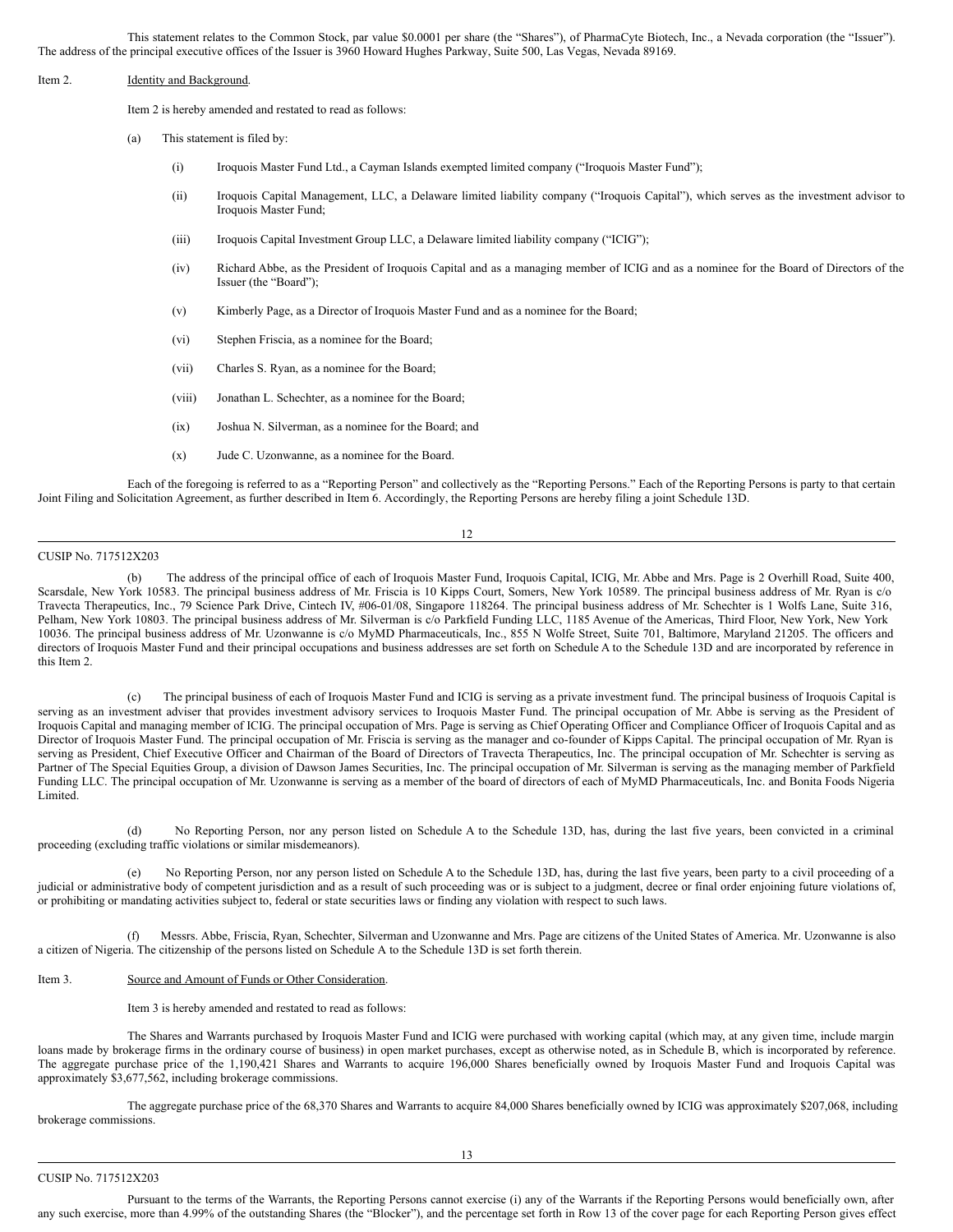to the applicable Blocker. Consequently, as of the date of the event which requires the filing of this statement, the Reporting Persons were not able to exercise any of the Warrants due to the applicable Blocker.

### Item 4. Purpose of Transaction.

### Item 4 is hereby amended to add the following:

On June 23, 2022, Iroquois Master Fund (together with its affiliates, "Iroquois") delivered a letter to the Issuer (the "Nomination Notice") nominating a slate of seven highly qualified director candidates: Richard Abbe, Stephen Friscia, Kimberly Page, Charles S. Ryan, Jonathan L. Schechter, Joshua N. Silverman and Jude C. Uzonwanne (collectively, the "Nominees"), for election to the Board at the Issuer's 2022 annual meeting of stockholders (the "2022 Annual Meeting"). As described in more detail in their detailed biographies below, the Nominees have backgrounds spanning drug development, intellectual property, capital markets, investment banking, strategic transformation and public company governance. Iroquois carefully selected this highly qualified slate of Nominees, including two direct Iroquois representatives, who collectively have decades of experience in the pharmaceutical, biotechnology and broader healthcare industries, including experience as CEOs, senior executives, chairmen and directors of well-performing biotechnology and pharmaceutical companies. The election of the Nominees to the Board would result in a change to the composition of the Board and could constitute a change in control under certain of the Issuer's material agreements.

Also on June 23, 2022, the Reporting Persons issued a press release and public letter to stockholders of the Issuer (the "Press Release") announcing that Iroquois Master Fund had nominated the Nominees for election to the Board at the 2022 Annual Meeting. In the Press Release, the Reporting Persons detailed their views for why the Board needed to be materially reconstituted by a majority of directors truly committed to representing the best interests of all of the Issuer's stockholders, including that the Board has attempted to downplay serious concerns that the Reporting Persons believe are widely shared by the Issuer's stockholders and has deflected accountability for (i) shifting timelines and missed milestones related to the commencement of the Issuer's Phase 2b clinical trial, (ii) chronic stock price underperformance, (iii) dismal corporate governance and investor communication practices and (iv) its lack of alignment with the Issuer's stockholders, evidenced in part by the incumbent directors' failure to ever purchase a single Share in the open market. In the Press Release, Iroquois cautioned stockholders of the Issuer to be mindful of the root causes of such concerns and not to be fooled by the Issuer's fortuitous capital raise in August 2021 and its more recent half-baked attempts to implement a handful of measures, which were recommended by Iroquois over the course of its private engagement with the Issuer, only after Iroquois made its concerns and such recommendations public in a reactionary and defensive attempt to maintain the status quo consisting of a Board led by Kenneth L. Waggoner, the Issuer's President, Chief Executive Officer and Chairman of the Board and his handpicked appointees. The full text of the Press Release is attached hereto as Exhibit 99.1 and is incorporated herein by reference.

14

### CUSIP No. 717512X203

# The Nominees are:

**Richard Abbe** is the Co-founder, Principal and Managing Partner of Iroquois Capital Management, LLC, an investment advisory firm to certain privately pooled and highly active investment funds, since 2003. Mr. Abbe has also served as Co-Chief Investment Officer of such funds since their inception in 2003. From 2000 to 2003, Mr. Abbe co-founded and served as Co-Chief Investment Officer of Vertical Ventures, LLC, a merchant bank. Prior to 2000, he was employed by Lehman Brothers Holdings Inc. where he rose through the ranks in its Equity Middle Market Institutional Sales department. From 1998 to 1999, Mr. Abbe served as a Senior Managing Director at Gruntal & Co., L.L.C., a boutique investment bank where he was responsible for its Institutional Sales and Trading desk and served on the firm's Board of Directors. From 1994 to 1998, he served as a Founding Partner at Hampshire Securities Corporation, a boutique investment bank which was sold to Gruntal & Co., L.L.C. in 1998. Mr. Abbe's professional experience includes his service served on the Boards of Directors of XpresSpa Group, Inc. (NASDAQ: XSPA) (formerly Vringo Inc.), a health and wellness company, from March 2016 to December 2018, and National Holdings Corporation (formerly NASDAQ: NHLD), a financial services provider, from July 2014 to September 2016. He served on the Board of Trustees of Hobart and William Smith Colleges, in addition to his roles as Vice Chairman of Endowments and member of the Investment Committee of the Hobart College Endowment. He received his B.A. in Economics from Hobart University.

**Kimberly Page** is the Chief Operating Officer and Compliance Officer of Iroquois Capital Management, LLC, an investment advisory firm to certain privately pooled and highly active investment funds, which she joined in 2001, and as a Director of Iroquois Master Fund Ltd. In her role, Mrs. Page overseas business operations, hedge fund domestic and international regulatory compliance, preparation of monthly net asset value calculations, coordinating with fund administrator and auditors, filings with securities regulators and monitoring of fund strategies including distressed debt, multi-currency, long/short equities, arbitrage, private equity, options, and delta hedging. Prior to 2001, Mrs. Page was employed by Instinet.com ("Instinet"), a leading electronic trading exchange platform launching a competitor to E-Trade prior to Instinet's initial public offering in 2001, reporting to the Head of Business Development. Mrs. Page received her B.S. in Marketing from the University of Massachusetts.

**Stephen Friscia** is a private investor and serves as the manager and co-founder of Kipps Capital, a family office with interests in publicly traded equity securities, private equity securities and real estate holdings, since January 2016. Prior to the creation of his family office, Mr. Friscia served as an institutional small and mid-cap value equity portfolio manager for over 15 years including as Managing Director and Portfolio Manager of Iridian Asset Management LLC, a value-oriented investment management firm focused on active equity investment strategies, from 2009 to 2016, MacKay Shields LLC, an investment management firm, from 2008 to 2009, Bear Stearns Asset Management Inc., formerly the asset management business of The Bear Stearns Companies, Inc., from 2006 to 2008, and as a Portfolio Manager at John A. Levin & Co., Inc., an investment advisory firm, from 2003 to 2006, and Evergreen Investments LLC, formerly the investment management business of Wachovia Corporation, from 1993 to 2003. Mr. Friscia earned his B.S. in Business Administration from the State University of New York at New Paltz and his M.B.A. in Finance from Pace University.

#### 15

## CUSIP No. 717512X203

**Charles S. Ryan, Ph.D.** is the President, Chief Executive Officer and Chairman of the Board of Directors of Travecta Therapeutics, Inc., a private biotechnology company developing treatments for serious neurological conditions through a platform designed to deliver drugs across the blood brain barrier, since May 2021. Dr. Ryan served as Chief Executive Officer of Neurotrope, Inc. (formerly NASDAQ: NTRP) (n/k/a Synaptogenix, Inc. (NASDAQ: SNPX)), a clinical-stage biopharmaceutical company with a pipeline of technology to treat various neurodegenerative diseases, from February 2018 to December 2020, and served as a member of its board of directors from December 2017 to December 2020. From October 2016 to February 2018, he served as President and Chief Executive Officer for the Orthobond Corporation, a private company focused on creating proprietary surface modifications for the medical device, biotechnology and pharmaceutical industries to enhance the function of a device or pharmaceutical. From March 2015 to May 2016, Dr. Ryan served as Vice President and General Counsel at Cold Spring Harbor Laboratory, a non-profit institution focused on neuroscience, bioinformatics, cancer, genomics and plant biology. From 2003 to 2014, Dr. Ryan served as Senior Vice President and Chief Intellectual Property Counsel for Forest Laboratories, Inc., a specialty pharmaceutical company whose most significant drugs were Lexapro® and Namenda®. Dr. Ryan began his career in biotechnology with The Collaborative Group, Ltd., a bioscience company providing development, research and manufacturing services to the pharmaceutical and skin care industries, where he was the Vice President, General Counsel, from 1998 to 2002. Dr. Ryan also has experience in private law practice, having held positions with Darby & Darby, P.C. and Scully, Scott, Murphy & Presser. He previously served as a member of the board of directors of Applied DNA Sciences, Inc. (NASDAQ: APDN), a provider of molecular-based supply chain authentication and security solutions, from August 2011 to November 2019, and BioRestorative Therapies, Inc. (NASDAQ: BRTX), a life sciences company, from April 2015 to January 2020. His experience also includes directorships held at ABS Materials, Inc., Lab21, Inc., GlycoMira Therapeutics, Inc., Forest Laboratory Holdings, Ltd., the Board of Trustees for The College of Wooster, New York Biotechnology Association, Stony Brook University Medical Center Development Council (Chair) and Western New England University Board of Trustees. Dr. Ryan earned his B.A. in Chemistry from The College of Wooster, a Ph.D. in Oral Biology and Pathology from Stony Brook University and his J.D. from Western New England University.

**Jonathan L. Schechter** is as Partner of The Special Equities Group, a division of Dawson James Securities, Inc., a full service investing firm specializing in healthcare, biotechnology, technology, and clean-tech sectors, since April 2021. From May 2019 to March 2021, Mr. Schechter served as Director of Bradley Woods & Co. Ltd., a registered broker-dealer. He served as the Director of Investment Banking at Chardan Capital Markets LLC, a full service investment firm specializing in healthcare and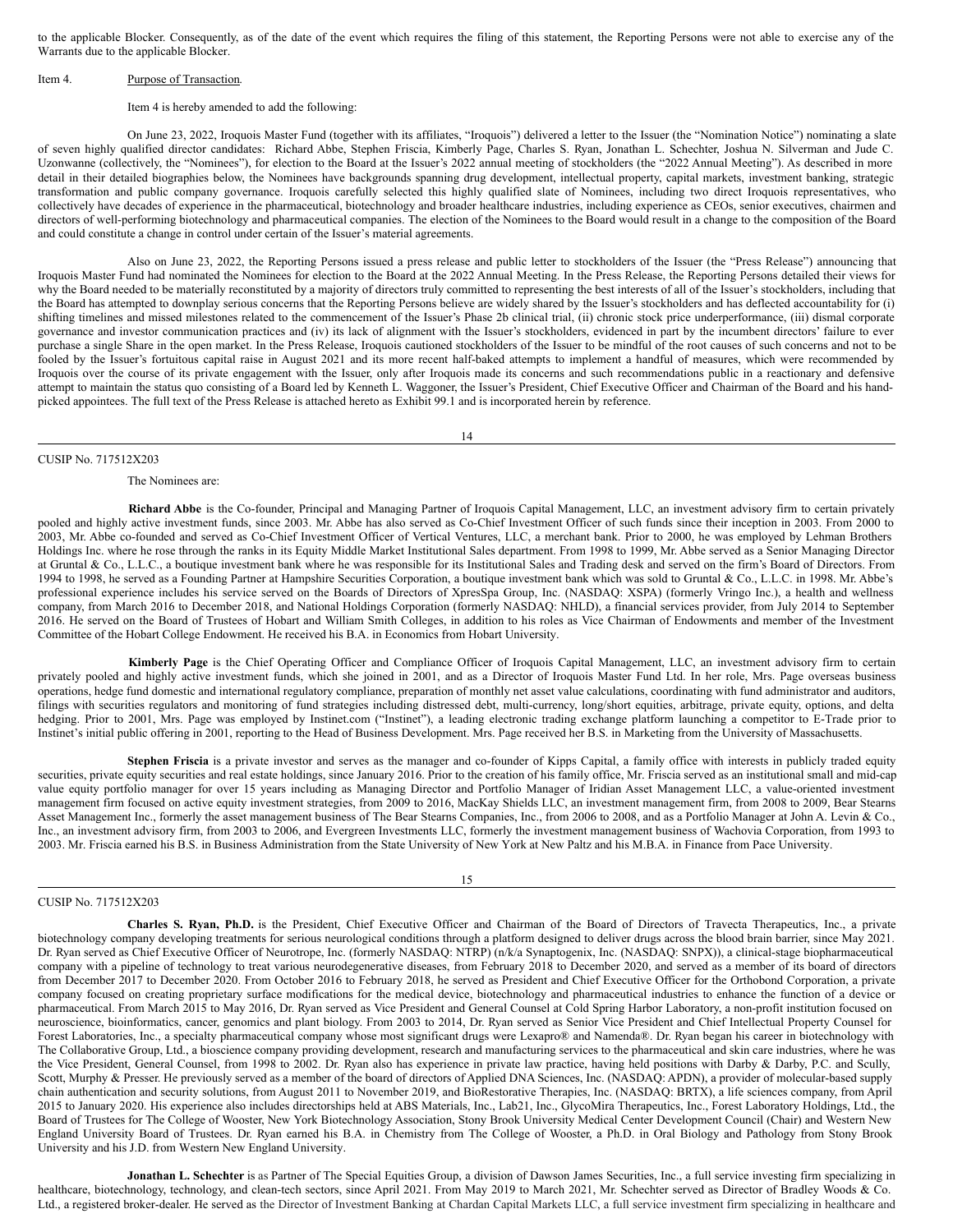disruptive innovation companies, from February 2008 to May 2018. From 2005 until 2007, Mr. Schechter served as the general counsel for a hedge fund specializing in PIPE transactions and structured products. From 1999 until 2005, Mr. Schechter worked as a corporate associate at Bryan Cave LLP specializing in representing companies, investors and investment banks in general corporate matters including PIPE and merger/acquisition transactions. Mr. Schechter's professional experience includes his service on the Board of Directors of Neurotrope, Inc. (n/k/a Synaptogenix, Inc. (NASDAQ: SNPX)), a clinical-stage biopharmaceutical company with a pipeline of technology to treat various neurodegenerative diseases, since December 2018, and DropCar, Inc. (n/k/a Ayro, Inc. (NASDAQ: AYRO)), a company that develops automotive based products and services, from March 2017 to January 2018. Mr. Schechter earned his A.B. in Public Policy/Political Science from Duke University and his J.D. from Fordham University School of Law.

**Joshua N. Silverman** has served as the managing member of Parkfield Funding LLC, an investment management firm specializing in pharmaceutical and biotechnology companies, since 2013. Mr. Silverman served as a Co-Founder, Principal and Managing Partner of Iroquois Capital Management, LLC, an investment advisory firm to certain privately pooled and highly active investment funds, and as Co-Chief Investment Officer of such funds, from 2003 until July 2016. From 2000 to 2003, Mr. Silverman co-founded served as Co-Chief Investment Officer of Vertical Ventures, LLC, a merchant bank. Prior to that, Mr. Silverman served as a director of Joele Frank, Wilkinson, Brimmer, Katcher LLC, a boutique consulting firm specializing in mergers and acquisitions, and as Assistant Press Secretary to the President of the United States. Mr. Silverman currently serves on the Boards of Directors of Petros Pharmaceuticals, Inc. (NASDAQ: PTPI), a men's health pharmaceutical company, since December 2020, MyMD Pharmaceuticals, Inc. (NASDAQ: MYMD) (formerly Akers Biosciences, Inc.), a clinical stage pharmaceutical company, since September 2018 , Ayro, Inc. (NASDAQ: AYRO) (formerly DropCar, Inc. and WPCS I nternational Incorporated), an electric vehicle design and manufacturing company, since August 2016, Synaptogenix, Inc. (NASDAQ: SNPX) (formerly Neurotrope, Inc. (NASDAQ: NTRP)), a clinical-stage biopharmaceutical company with a pipeline of technology to treat various neurodegenerative diseases, since August 2016, and Protagenic Therapeutics, Inc. (NASDAQ: PTIX) (formerly Atrinsic, Inc.), a biotechnology company, since February 2016. He previously served as a director of National Holdings Corporation (formerly NASDAQ: NHLD), a financial services provider, from July 2014 through August 2016, and as a director of Marker Therapeutics, Inc. (NASDAQ: MRKR) (formerly TapImmune Inc.), from August 2016 until October 2018. Mr. Silverman received his B.A. in Political Science from Lehigh University.

### 16

### CUSIP No. 717512X203

Jude C. Uzonwanne most recently served as Chief Business Officer at 54gene, Inc. ("54gene"), a clinical-stage biopharmaceutical company, from March 2021 to June 2022. Prior to his role at 54gene, Mr. Uzonwanne served as a Principal at ZS Associates, Inc. ("ZS Associates"), a consulting and professional services firm focusing on consulting, software and technology that Prior to joining ZS Associates, he served as a Principal at IQVIA Holdings Inc. ("IQVIA") (NYSE: IQV), a clinical research and health information technology company, from<br>2018 to 2020, where he served as the head of the fi Parthenon LLP, a global strategy consulting firm, from 2016 to 2018; Principal (Associate Partner) at Bain & Company, Inc., a global strategy consulting firm, from 2015 to 2016; Associate Partner at Dalberg Global Developm Uzonwanne has served as a member of the boards of directors of MyMD Pharmaceuticals, Inc. (NASDAQ: MYMD), a clinical stage pharmaceutical company, since April<br>2021, and Bonita Foods Nigeria Limited, a privately held emergi Economics and Political Science from Swarthmore College.

# Item 5. **Interest in Securities of the Issuer.**

Items  $5(a) - (c)$  are hereby amended and restated to read as follows:

The aggregate percentage of Shares reported owned by each person named herein is based upon 20,721,047 Shares, which represents the number of Shares issued and outstanding as of March 15, 2022, as represented in the Issuer's Quarterly Report on Form 10-Q filed with the Securities and Exchange Commission on March 15, 2022.

For purposes of calculating the percentages, excluded from the Reporting Persons' beneficial ownership due to the Blocker are an aggregate of 280,000 Shares consisting of (i) 84,000 Shares issuable upon the exercise of Warrants owned by ICIG and (ii) 196,000 Shares upon the exercise of Warrants owned by Iroquois Master Fund.

A. Iroquois Master Fund

(a) As of the close of business on June 22, 2022, Iroquois Master Fund may be deemed the beneficial owner of (i) 1,190,421 Shares and (ii) 196,000 Shares issuable upon exercise of Warrants.

Percentage: Approximately 5.7%

### CUSIP No. 717512X203

17

(b) 1. Sole power to vote or direct vote: 0

2. Shared power to vote or direct vote: (i) 1,190,421 Shares and (ii) 196,000 Shares issuable upon exercise of Warrants

3. Sole power to dispose or direct the disposition: 0

- 4. Shared power to dispose or direct the disposition: (i) 1,190,421 Shares and (ii) 196,000 Shares issuable upon exercise of Warrants
- (c) The transactions in the Shares by Iroquois Master Fund during the past sixty days are set forth on Schedule A and are incorporated herein by reference.

B. Iroquois Capital

(a) Iroquois Capital, as the investment manager to Iroquois Master Fund, may be deemed the beneficial owner of the (i) 1,190,421 Shares, and (ii) 196,000 Shares issuable upon exercise of Warrants.

Percentage: Approximately 5.7%

- (b) 1. Sole power to vote or direct vote: 0
	- 2. Shared power to vote or direct vote: (i) 1,190,421 Shares and (ii) 196,000 Shares issuable upon exercise of Warrants owned by ICIG
	- 3. Sole power to dispose or direct the disposition: 0
	- 4. Shared power to dispose or direct the disposition: (i) 1,190,421 Shares and (ii) 196,000 Shares issuable upon exercise of Warrants owned by ICIG
- (c) Iroquois Capital has not entered into any transactions in the Shares during the past sixty days. The transactions in the Shares on behalf of Iroquois Master Fund during the past sixty days are set forth on Schedule A and are incorporated herein by reference.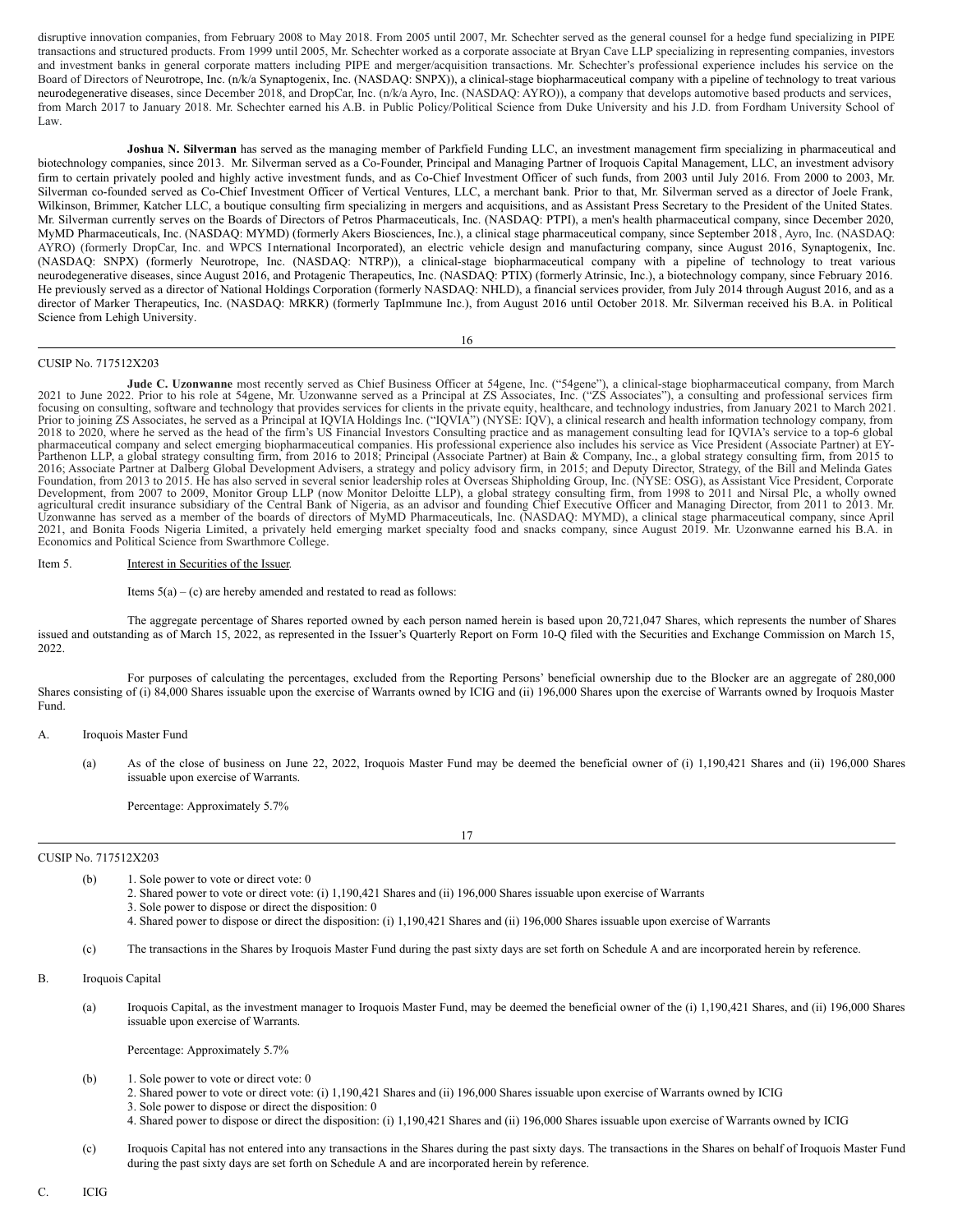(a) As of the close of business on June 22, 2022, ICIG may be deemed the beneficial owner of (i) 68,370 Shares, and (ii) 84,000 Shares issuable upon exercise of Warrants.

Percentage: Less than 1%

- (b) 1. Sole power to vote or direct vote: (i) 68,370 Shares, and (ii) 84,000 Shares issuable upon exercise of Warrants
	- 2. Shared power to vote or direct vote: 0
	- 3. Sole power to dispose or direct the disposition: (i) 68,370 Shares, and (ii) 84,000 Shares issuable upon exercise of Warrants
	- 4. Shared power to dispose or direct the disposition: 0
- (c) ICIG has not entered into any transactions in the Shares during the past sixty days.

### D. Mr. Abbe

(a) Mr. Abbe, as the managing member of ICIG, may be deemed the beneficial owner of the (i) 68,370 Shares, and (ii) 84,000 Shares issuable upon exercise of Warrants owned by ICIG. Mr. Abbe, as the President of Iroquois Capital, may be deemed the beneficial owner of the (i) 1,190,421 Shares, and (ii) 196,000 Shares issuable upon exercise of Warrants owned by Iroquois Master Fund.

# CUSIP No. 717512X203

Percentage: Approximately 6.1%

- (b) 1. Sole power to vote or direct vote: (i) 68,370 Shares, and (ii) 84,000 Shares issuable upon exercise of Warrants owned by ICIG 2. Shared power to vote or direct vote: (i) 1,190,421 Shares and (ii) 196,000 Shares issuable upon exercise of Warrants owned by Iroquois Master Fund 3. Sole power to dispose or direct the disposition: (i) 68,370 Shares, and (ii) 84,000 Shares issuable upon exercise of Warrants owned by ICIG 4. Shared power to dispose or direct the disposition: (i) 1,190,421 Shares and (ii) 196,000 Shares issuable upon exercise of Warrants owned by Iroquois Master Fund
- (c) Mr. Abbe has not entered into any transactions in the Shares during the past sixty days. The transactions in the Shares on behalf of Iroquois Master Fund during the past sixty days are set forth on Schedule A and are incorporated herein by reference.

# E. Mrs. Page

(a) Mrs. Page, as a Director of Iroquois Master Fund, may be deemed the beneficial owner of the (i) 1,190,421 Shares, and (ii) 196,000 Shares issuable upon exercise of Warrants owned by Iroquois Master Fund.

### Percentage: Approximately 5.7%

(b) 1. Sole power to vote or direct vote: 0

2. Shared power to vote or direct vote: (i) 1,190,421 Shares and (ii) 196,000 Shares issuable upon exercise of Warrants owned by Iroquois Master Fund 3. Sole power to dispose or direct the disposition: 0

4. Shared power to dispose or direct the disposition: (i) 1,190,421 Shares and (ii) 196,000 Shares issuable upon exercise of Warrants owned by Iroquois Master Fund

- (c) Mrs. Page has not entered into any transactions in the Shares during the past sixty days. The transaction in the Shares on behalf of Iroquois Master Fund during the past sixty days are set forth on Schedule A and are incorporated herein by reference.
- F. Messrs. Friscia, Ryan, Schechter, Silverman and Uzonwanne
	- (a) As of the close of business on June 22, 2022, none of Messrs. Friscia, Ryan, Schechter, Silverman and Uzonwanne owned any Shares.

Percentage: 0%

- (b) 1. Sole power to vote or direct vote: 0
	- 2. Shared power to vote or direct vote: 0
	- 3. Sole power to dispose or direct the disposition: 0
	- 4. Shared power to dispose or direct the disposition: 0

(c) None of Messrs. Friscia, Ryan, Schechter, Silverman and Uzonwanne has entered into any transactions in the Shares during the past sixty days.

19

# CUSIP No. 717512X203

Each Reporting Person, as a member of a "group" with the other Reporting Persons for the purposes of Section 13(d)(3) of the Securities Exchange Act of 1934, as amended, may be deemed the beneficial owner of the Shares directly owned by the other Reporting Persons. Each Reporting Person disclaims beneficial ownership of such Shares except to the extent of his, her or its pecuniary interest therein.

# Item 6. Contracts, Arrangements, Understandings or Relationships With Respect to Securities of the Issuer.

Item 6 is hereby amended to add the following:

On June 23, 2022, the Reporting Persons entered into a Joint Filing and Solicitation Agreement in which, among other things, (a) the Reporting Persons agreed to the joint filing on behalf of each of them of statements on Schedule 13D with respect to the securities of the Issuer, (b) the Reporting Persons agreed to solicit proxies or written consents for the election of the Nominees at the 2022 Annual Meeting (the "Solicitation"), (c) the Nominees (other than Mr. Abbe and Mrs. Page) agreed not to undertake or effect any purchase, sale, acquisition or disposal of any securities of the Issuer without the prior written consent of Iroquois and (d) Iroquois agreed to bear all preapproved expenses incurred in connection with Solicitation. The Joint Filing and Solicitation Agreement is attached hereto as Exhibit 99.2 and is incorporated herein by reference.

Each of Messrs. Friscia, Ryan, Schechter, Silverman and Uzonwanne has granted Mr. Abbe and Mrs. Page powers of attorney (the "POAs") to execute certain SEC filings and other documents in connection with the Solicitation. The POAs are attached hereto as Exhibit 99.3 and are incorporated herein by reference.

### Item 7. Material to be Filed as Exhibits.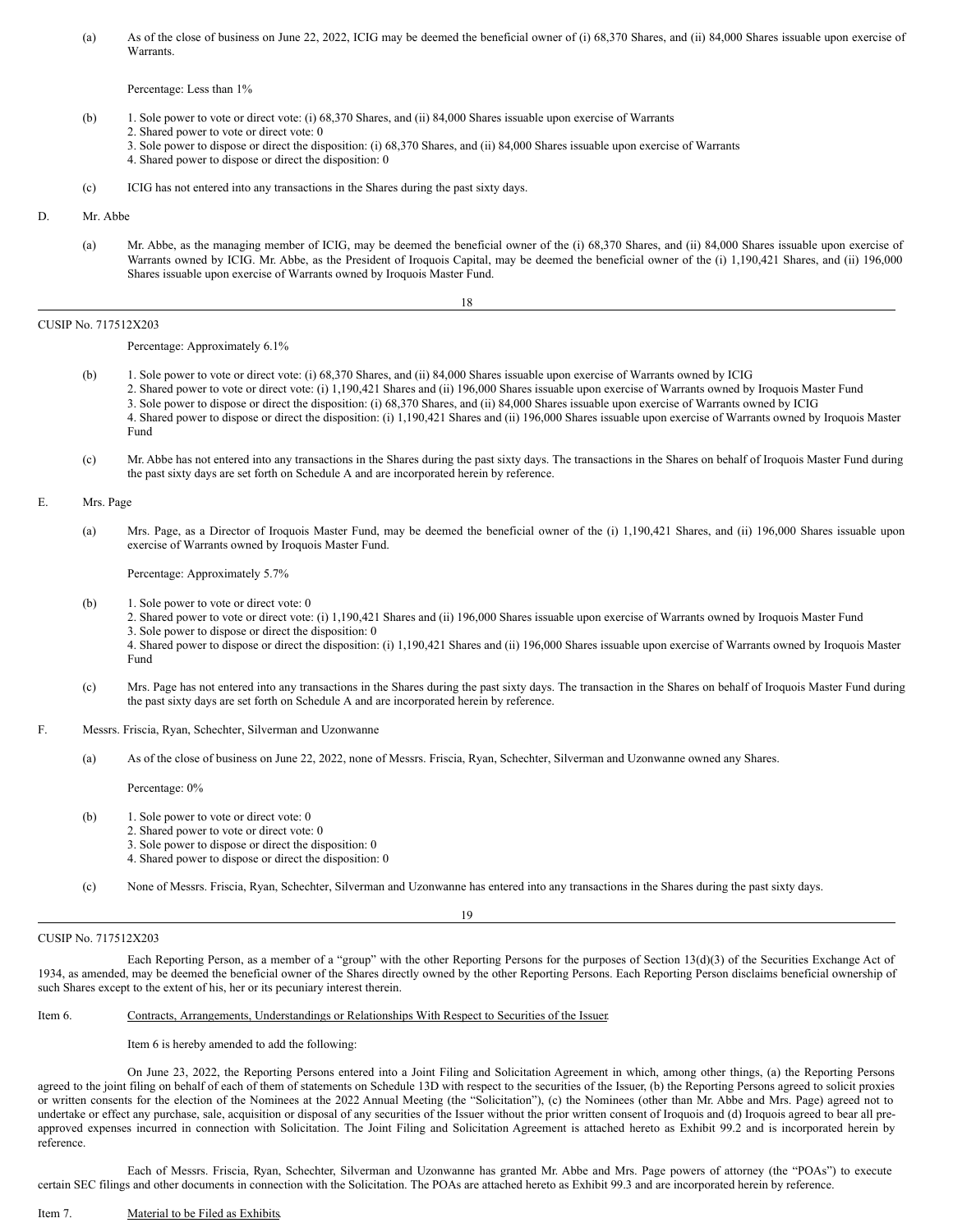Item 7 is hereby amended to add the following exhibits:

- 99.1 Press Release, dated June 23, 2022.
- 99.2 Joint Filing and Solicitation Agreement by and among Iroquois Master Fund Ltd., Iroquois Capital Management, LLC, Iroquois Capital Investment Group LLC, Richard Abbe, Kimberly Page, Stephen Friscia, Charles S. Ryan, Jonathan L. Schechter, Joshua N. Silverman and Jude C. Uzonwanne, dated June 23, 2022.
- 99.3 Powers of Attorney.

CUSIP No. 717512X203

20

# **SIGNATURES**

After reasonable inquiry and to the best of his knowledge and belief, each of the undersigned certifies that the information set forth in this statement is true, complete and correct.

Dated: June 23, 2022

# IROQUOIS MASTER FUND LTD.

- By: Iroquois Capital Management, LLC, its investment manager
- By: /s/ Richard Abbe Name: Richard Abbe Title: President

# IROQUOIS CAPITAL MANAGEMENT, LLC

By: /s/ Richard Abbe Name: Richard Abbe Title: President

# IROQUOIS CAPITAL INVESTMENT GROUP LLC

By: /s/ Richard Abbe Name: Richard Abbe Title: Managing Member

/s/ Richard Abbe

RICHARD ABBE Individually and as attorney-in-fact for Stephen Friscia, Charles S. Ryan, Jonathan L. Schechter, Joshua N. Silverman and Jude C. Uzonwanne

/s/ Kimberly Page KIMBERLY PAGE

CUSIP No. 717512X203

# **SCHEDULE A**

# **Transactions in the Securities of the Issuer During the Past Sixty Days**

| Nature of the Transaction       | Amount of Securities<br>Purchased/(Sold) | Price $(\$)$ | Date of<br>Purchase/Sale |
|---------------------------------|------------------------------------------|--------------|--------------------------|
|                                 | <b>IROQUOIS MASTER FUND LTD.</b>         |              |                          |
| Purchase of Common Stock        | 8,300                                    | 2.2013       | 04/27/2022               |
| Purchase of Common Stock        | 2,000                                    | 2.2420       | 04/28/2022               |
| Purchase of Common Stock        | 7,100                                    | 2.3110       | 04/29/2022               |
| Purchase of Common Stock        | 9,000                                    | 2.2937       | 05/03/2022               |
| <b>Purchase of Common Stock</b> | 11,500                                   | 2.3115       | 05/04/2022               |
| Purchase of Common Stock        | 2,500                                    | 2.2550       | 05/05/2022               |
| Purchase of Common Stock        | 4,400                                    | 2.2165       | 05/06/2022               |
| Purchase of Common Stock        | 5,600                                    | 2.1490       | 05/09/2022               |
| Purchase of Common Stock        | 31,200                                   | 2.1539       | 05/10/2022               |
| Purchase of Common Stock        | 29,600                                   | 2.1907       | 05/11/2022               |
| Purchase of Common Stock        | 500                                      | 2.2070       | 05/13/2022               |
| Purchase of Common Stock        | 7,600                                    | 2.2456       | 05/16/2022               |
| Purchase of Common Stock        | 300                                      | 2.3070       | 05/17/2022               |
| Purchase of Common Stock        | 1,500                                    | 2.3420       | 06/01/2022               |
| Purchase of Common Stock        | 1,800                                    | 2.3070       | 06/02/2022               |

Purchase of Common Stock 441 1.9910 06/13/2022<br>
Purchase of Common Stock 18,255 2.1013 06/15/2022

Purchase of Common Stock 3,100 2.0298 06/16/2022 2.0298 06/16/2022

Purchase of Common Stock 18,255 2.1013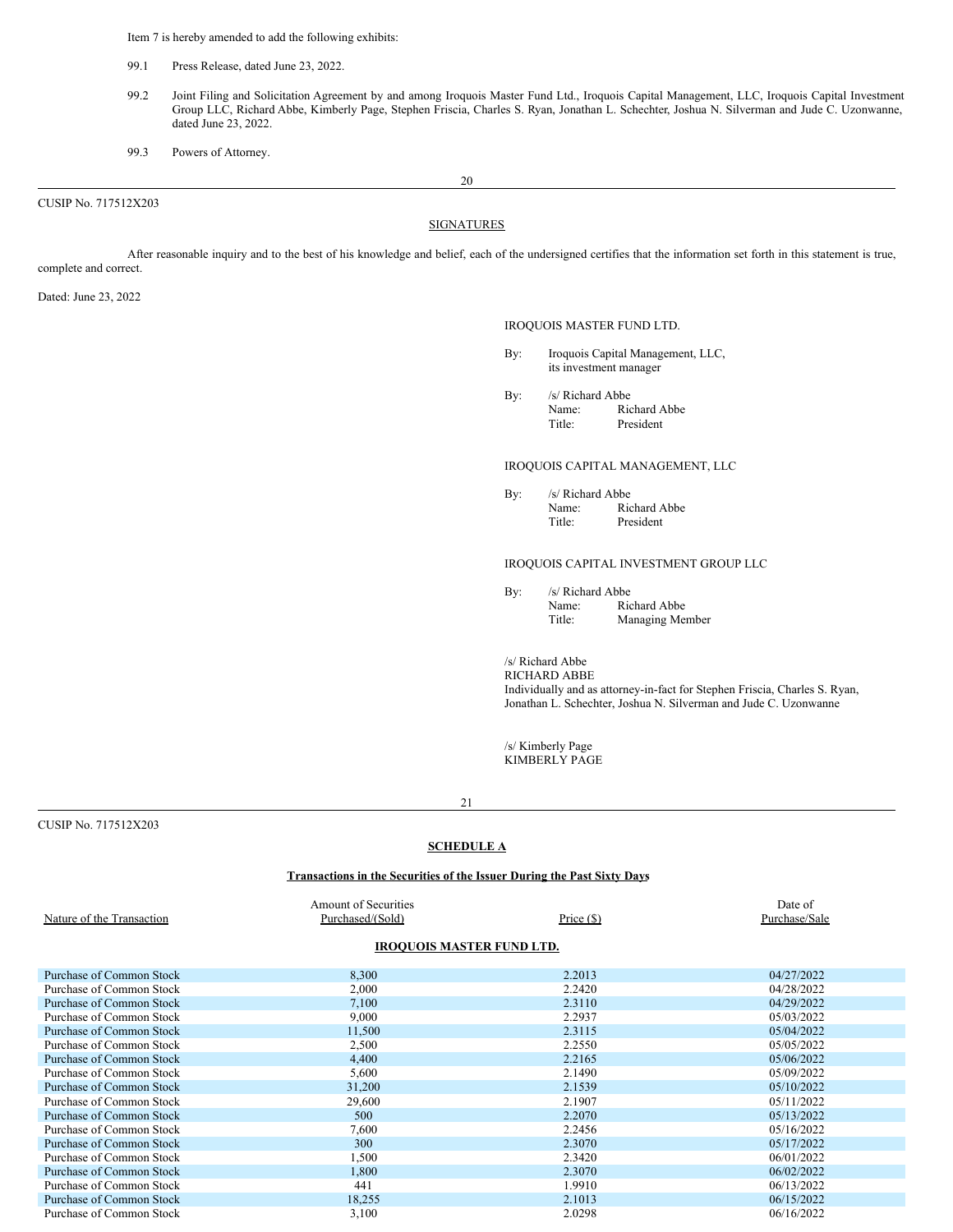| Purchase of Common Stock      | 23.947<br>ر . ب | 2.0888 | 06/17/2022 |
|-------------------------------|-----------------|--------|------------|
| Purchase of C<br>∴ommon Stock | .900            | 2.0900 | 06/21/2022 |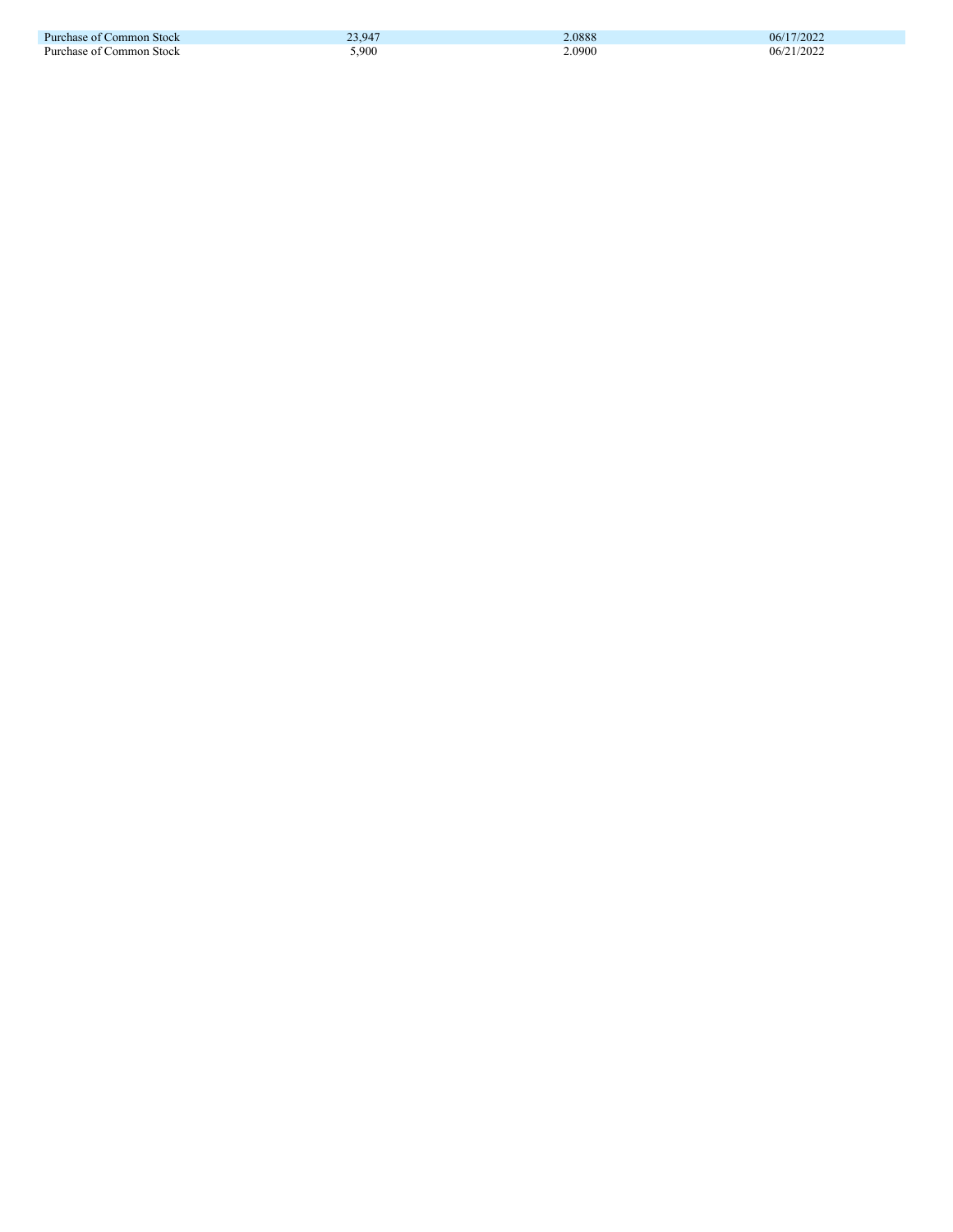### **IROQUOIS CAPITAL NOMINATES SLATE OF HIGHLY QUALIFIED DIRECTOR CANDIDATES FOR ELECTION AT PHARMACYTE'S 2022 ANNUAL MEETING**

# Believes Truly Independent Board Required to Increase Accountability Given PharmaCyte's Long History of Missed Milestones

# *Highlights Severe Governance Deficiencies and Recent Half-Baked Ef orts to Appease Stockholders*

### *Nominates Seven Experienced Highly Qualified Director Nominees*

NEW YORK, June 23, 2022 /PRNewswire/ -- Iroquois Capital Management, LLC (together with its affiliates, "Iroquois"), one of the largest stockholders of PharmaCyte<br>Biotech, Inc. ("PharmaCyte" or the "Company") (NASDAQ:PMCB) announced that it has nominated a slate of seven (7) highly qualified director candidates for election to the PharmaCyte Board of Directors at the Company's upcoming 2022 annual meeting of stockholders. Iroquois also annou

The full text of the letter follows:

Dear Fellow PharmaCyte Biotech Stockholders:

As previously communicated, Iroquois Capital Management, LLC (together with its affiliates, "Iroquois") currently owns approximately 6.1% of the outstanding shares of PharmaCyte Biotech, Inc. ("PharmaCyte" or the "Company"

We invested in the Company in August 2021 due to our belief in the promise of its proprietary cellulose-based live cell encapsulation technology and the potential for its use as an innovative platform upon which cellular t repeated delays, shifting timelines and missed milestones with respect to the lifting of the clinical hold imposed on the Company's Phase 2b clinical trial for pancreatic cancer<br>therapy that PharmaCyte's management team an course of the past six months in our attempt to engage constructively with the Board regarding our concerns.

The Company's most recent press release has done nothing to change what appears to be a habituated practice by PharmaCyte's leadership to deflect accountability and kick the can further down the road with no definitive plan to create value for its patient stockholders who have been forced to endure a severe destruction of their investment. For instance, it is still not clear based on the Company's latest communication what more is required of the Company to respond to the FDA concerning its inquiries surrounding the clinical hold.

Moreover, we take issue with the Company's attempts to minimize our concerns with PharmaCyte's stock price underperformance, poor investor communication, dismal corporate governance practices and lack of alignment with stockholders as a "distraction" as we strongly believe it downplays how widely our dissatisfaction is shared among the Company's stockholders.

Only now in response to our public letters to the Board and communicated intention to nominate director candidates for election at the Company's 2022 Annual Meeting of Stockholders (the "Annual Meeting") did the Company deem it appropriate to announce a stock buyback and implement quarterly earnings conference calls, each of which occurred *after* our public suggestions and private recommendations over the course of the past six months, and concede that the Board lacks directors with sufficient capital markets experience. However, we have yet to see any admission by the Company of the root causes of the issues surrounding the Company, a chummy Board that is comprised of individuals, the majority of whom are physicians who lack any capital markets or public company directorship experience apart from PharmaCyte, and each of whom has been hand-picked by Kenneth L. Waggoner, the Company's Chairman and Chief Executive Officer, and has never purchased a single share of the Company in the open market.

We believe this strategy is nothing but a reactive and transparent attempt to demonstrate an openness to change while the underlying goal is clearly to defend the status quo and make as little change as possible to appease be materially reconstituted with stockholder representatives and the Board's unwillingness to recognize this meaningful amount of change required instead reflects its desire to ensure that its incumbents, whom we believe t

Furthermore, we find it disingenuous that the Company has referenced new executive compensation agreements as evidence of leadership's alignment with the Company's stockholders while avoiding to make such agreements, and the goals upon which cash and equity bonuses for its executives are tied thereunder, public for the benefit of all<br>stockholders until the filing of its Annual Report component of such compensation packages when it could just as easily disclose the equity incentives contained therein and assuage stockholder concerns?

While the Company's press release makes a point of patting leadership on the back for raising \$90 million in three weeks while the market was experiencing a state of euphoria, we believe this overshadows the over ten years in which PharmaCyte has suffered as a barely known and little-loved penny stock, and believe stockholders will see through the façade of a Board puppeteering to be hard at wor qualified to manage the funds on the Company's balance sheet, and will be eagerly awaiting the filing of its Form 10-K in mid-July to determinate whether the Company has availed itself of any cash management systems to ear taken to generate stockholder returns, we believe it will become even more apparent that not one individual on the Board, including its Chief Financial Officer who serves thereon in contravention to well established corporate governance practices, possesses the requite qualifications to manage any of the Company's finances in a fiduciary manner, let alone nearly \$90 million.

As one of the largest stockholders of the Company, we believe the status quo is untenable, and a change of tone at the top through a material reconstitution of the Board is urgently needed for the Company to turn over a ne and highly-qualified nominees for election to the Board at the Annual Meeting, including two direct Iroquois representatives. We believe stockholders deserve a Board that is unburdened by past loyalties, welcomes fresh viewpoints and demands accountability so that the Company can maximize its incredible potential. Iroquois has a long history of driving operational, financial, strategic and governance changes for the benefit of all stockholders. We firmly believe that with the right Board in place, PharmaCyte can fulfill the promise many stockholders have in the Company's science and generate significant value for all stockholders.

We are confident the professionals we have nominated are incredibly well-qualified to serve as directors of PharmaCyte. This group of extremely impressive director candidates has backgrounds spanning drug development, intellectual property, capital markets, investment banking, strategic transformation and public company governance. As a group, they have substantial and highly successful experience in the pharmaceutical, biotechnology and broader healthcare industries. Collectively, they have decades of experience as CEOs, senior executives, chairmen and directors of well-performing biotechnology and pharmaceutical companies. It is clear to us that direct representation of stockholders is needed, especially in light of the Board's half-hearted attempts to appease stockholders without addressing the root causes of the Company's issues – its dysfunctional Board. For the benefit of other PharmaCyte stockholders, we have included detailed biographies of our nominees in an appendix to this letter.

Our goal is to represent the best interests of all stockholders and we believe our actions will place the Company on a path to greater accountability and stockholder returns. We remain confident in our belief that PharmaCyte has tremendous unmet potential that can be unlocked through improved governance and the addition of experienced professionals to the Board with the requisite skillsets, experience, drive and sense of accountability needed to turn the Company around. While we will continue to attempt to work constructively with the Board to find a mutually agreeable solution, we also look forward to further engagement with our fellow stockholders and will be sharing additional information about our views on PharmaCyte and ideas for significant value creation.

Best Regards,

/s/ Richard Abbe

June 23, 2022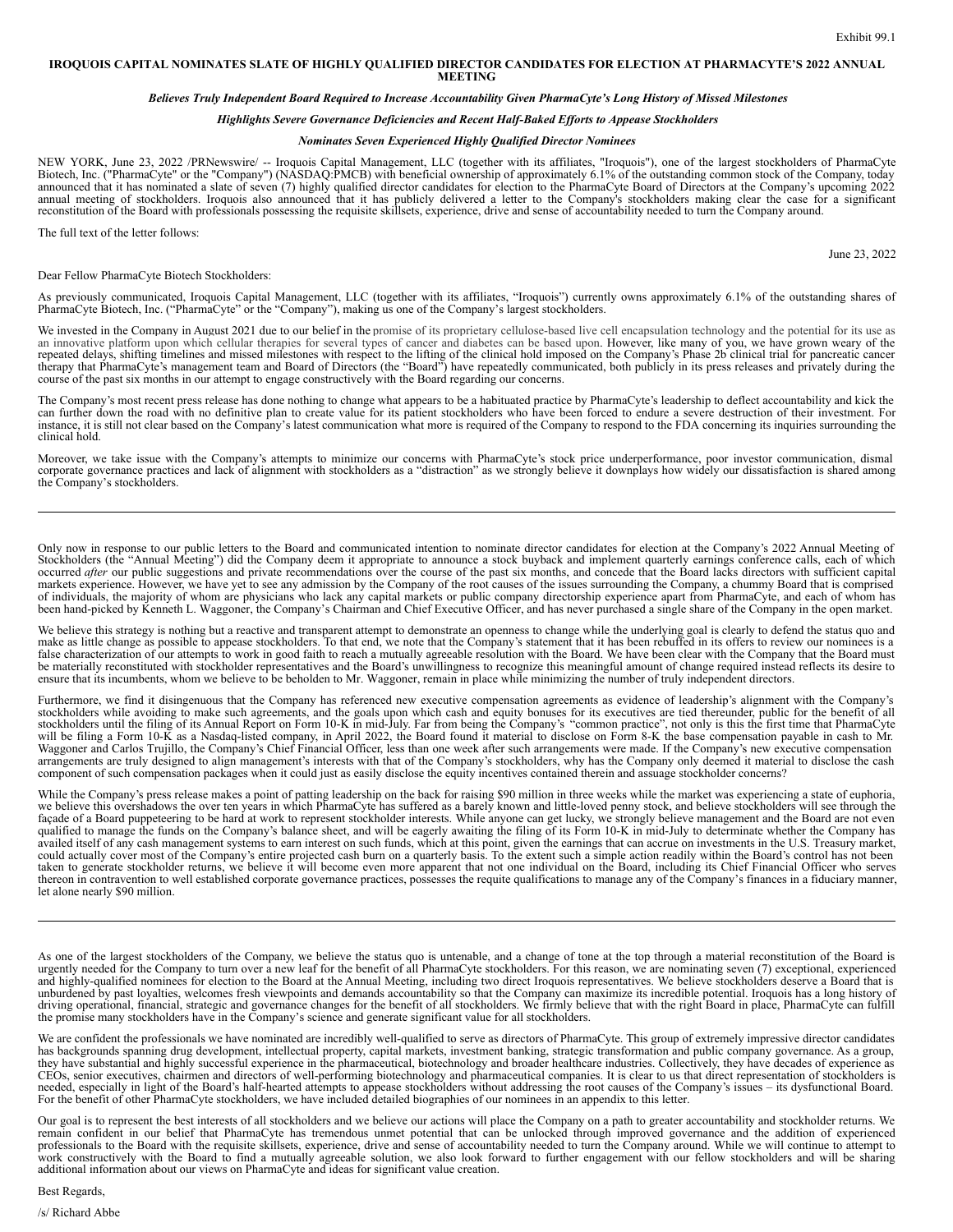## **Biographies of Iroquois' Nominees**

## Richard Abbe

We believe Mr. Abbe's position as a significant investor in the Company and his extensive strategic, financial, capital markets and corporate governance experience and prior public company board experience make him an ideal director candidate for the Board. Mr. Abbe has served as the Co-founder, Principal and Managing Partner of Iroquois Capital Management, LLC, an investment advisory firm to certain privately pooled and highly active investment funds, since 2003. Mr. Abbe has also served as Co-Chief Investment Officer of such funds since their inception in 2003. From 2000 to 2003, Mr. Abbe co-founded and served as Co-Chief Investment Officer of Vertical Ventures, LLC, a merchant bank. Prior to 2000, he was employed by Lehman Brothers Holdings Inc. where he rose through the ranks in its Equity Middle Market Institutional Sales department. From 1998 to 1999, Mr. Abbe served Institutional Sales and Trading desk and served on the firm's Board of Directors. From 1994 to 1998, he served as a Founding Partner at Hampshire Securities Corporation, a boutique investment bank which was sold to Gruntal & Co., L.L.C. in 1998. Mr. Abbe's professional experience includes his service served on the Boards of Directors of XpresSpa Group, Inc. (NASDAQ: XSPA) (formerly Vringo Inc.), a health and wellness company, from March 2016 to December 2018, and National Holdings Corporation (formerly NASDAQ: NHLD), a financial services provider, from July 2014 to September 2016. He served on the Board of Trustees of Hobart and William Smith Colleges, in<br>addition to his roles as Vice Chairman of Endowments and Hobart University.

# Stephen Friscia

We believe Mr. Friscia's more than twenty years of experience as an investment professional and expertise in analyzing and working directly with management teams on<br>the businesses, strategic initiatives and corporate gover years including as Managing Director and Portfolio Manager of Iridian Asset Management LLC, a value-oriented investment management firm focused on active equity<br>investment strategies, from 2009 to 2016, MacKay Shields LLC, management business of The Bear Stearns Companies, Inc., from 2006 to 2008, and as a Portfolio Manager at John A. Levin & Co., Inc., an investment advisory firm, from<br>2003 to 2006, and Evergreen Investments LLC, formerly t Business Administration from the State University of New York at New Paltz and his M.B.A. in Finance from Pace University.

# Charles S. Ryan, Ph.D.

We believe Dr. Ryan's more than 25 years of senior executive experience in the biotechnology and pharmaceuticals industry, including as a chief executive officer, chief intellectual property counsel and member of the board of directors of both public and private biotechnology companies, in addition to his expertise in capital acquisition,<br>intellectual property, due diligence investigation serious neurological conditions through a platform designed to deliver drugs across the blood brain barrier, since May 2021. Dr. Ryan served as Chief Executive Officer of<br>Neurotrope, Inc. (formerly NASDAQ: NTRP) (n/k/a Syn various neurodegenerative diseases, from February 2018 to December 2020, and served as a member of its board of directors from December 2017 to December 2020. From October 2016 to February 2018, he served as President and Chief Executive Officer for the Orthobond Corporation, a private company focused on creating proprietary surface modifications for the medical device, biotechnology and pharmaceutical industries to enhance the function of a device or pharmaceutical. From March 2015 to May 2016, Dr. Ryan served as Vice President and General Counsel at Cold Spring Harbor Laboratory, a non-profit institution focused on neuroscience, bioinformatics, cancer, genomics and plant biology. From 2003 to 2014, Dr. Ryan served a company whose most significant drugs were Lexapro® and Namenda®. Dr. Ryan began his career in biotechnology with The Collaborative Group, Ltd., a bioscience company providing development, research and manufacturing services to the pharmaceutical and skin care industries, where he was the Vice President, General Counsel, from 1998 to 2002. Dr. Ryan also has experience in private law pr member of the board of directors of Applied DNA Sciences, Inc. (NASDAQ: APDN), a provider of molecular-based supply chain authentication and security solutions, from<br>August 2011 to November 2019, and BioRestorative Therapi New England University.

## Jonathan L. Schechter

We believe Mr. Schechter's experience as a public company director in addition to his unique skillsets gained from working with public companies for over two decades, including ten years of legal experience and fourteen years of investment banking experience, would make him a valuable addition to the Board. Mr. Schechter has served as<br>Partner of The Special Equities Group, a division of 1999 until 2005, Mr. Schechter worked as a corporate associate at Bryan Cave LLP specializing in representing companies, investors and investment banks in general corporate matters including PIPE and merger/acquisition transactions. Mr. Schechter's professional experience includes his service on the Board of Directors of Neurotrope, Inc. (n/k/a Synaptogenix, Inc. (NASDAQ: SNPX)), a clinical-stage biopharmaceutical company with a pipeline of technology to treat various neurodegenerative diseases, since<br>December 2018, and DropCar, Inc. (n/k/a Ayro, Inc. (NASDAQ: AY

### Joshua N. Silverman

We believe Mr. Silverman's extensive experience as an investment banker, management consultant and as a chairman and director of numerous public companies within the biotechnology and pharmaceutical industries would be extremely additive to the Board. Mr. Silverman has served as the managing member of Parkfield Funding LLC, an investment management firm specializing in pharmaceutical and biotechnology companies, since 2013. Mr. Silverman served as a Co-Founder, Principal and Managing<br>Partner of Iroquois Capital Management, LLC, an investment adv of such funds, from 2003 until July 2016. From 2000 to 2003, Mr. Silverman co-founded served as Co-Chief Investment Officer of Vertical Ventures, LLC, a merchant bank. Prior to that, Mr. Silverman served as a director of Joele Frank, Wilkinson, Brimmer, Katcher LLC, a boutique consulting firm specializing in mergers and acquisitions, and as Assistant Press Secretary to the President of the United States. Mr. Silverman currently serves on the Boards of Directors of Petros Pharmaceuticals, Inc. (NASDAQ: PTPI), a men's health pharmaceutical company, since December 2020, MyMD Pharmaceuticals, Inc. (NASDAQ: MYMD) (formerly Akers Biosciences, Inc.), a clinical stage<br>pharmaceutical company, since September 2018, Ayro, Inc. (NASDAQ: AYR manufacturing company, since August 2016, Synaptogenix, Inc. (NASDAQ: SNPX) (formerly Neurotrope, Inc. (NASDAQ: NTRP)), a clinical-stage biopharmaceutical<br>company with a pipeline of technology to treat various neurodegener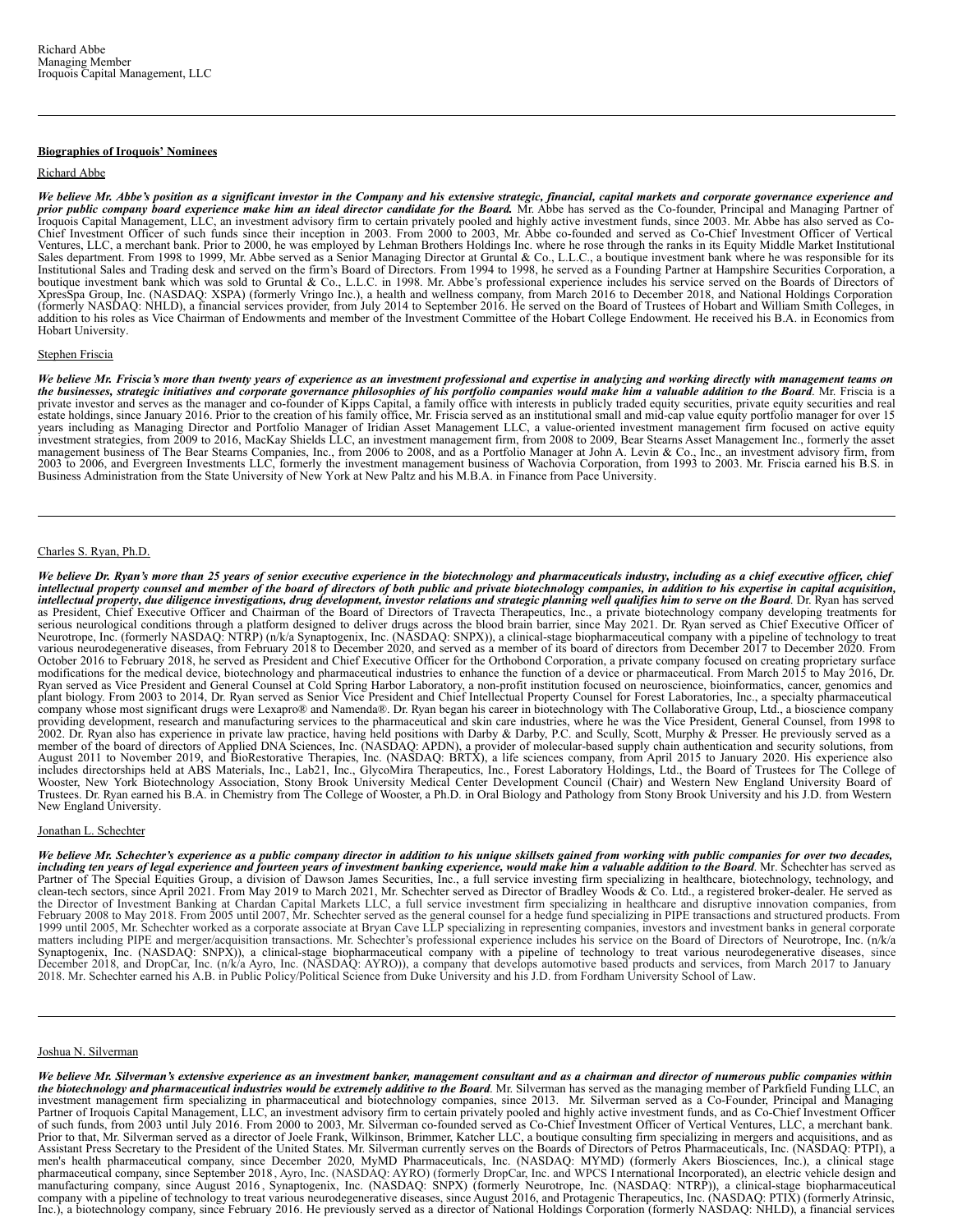provider, from July 2014 through August 2016, and as a director of Marker Therapeutics, Inc. (NASDAQ: MRKR) (formerly TapImmune Inc.), from August 2016 until October 2018. Mr. Silverman received his B.A. in Political Science from Lehigh University.

# Kimberly Page

We believe Mrs. Page's position as a steward of capital invested in the Company combined with her over twenty years of experience in finance, risk management, auditing, compliance, institutional operations and capital markets make her an ideal director candidate for the Board. Mrs. Page currently serves as Chief Operating Officer and Compliance Officer of Iroquois Capital Management, LLC, an investment advisory firm to certain privately pooled and highly active investment funds, which she joined in 2001, and as a Director of Iroquois Master Fund Ltd. In her role, Mrs. Page overseas business operations, hedge fund domestic and international regulatory compliance, preparation of monthly net asset value calculations, coordinating with fund administrator and auditors, filings with securities regulators and monitoring of fund strategies including distressed debt, multi-currency, long/short equities, arbitrage, private equity, options, and delta hedging. Prior to 2001, Mrs. Page was employed by Instinet.com<br>("Instinet"), a leading electronic trading exchan

## Jude C. Uzonwanne

We believe Mr. Uzonwanne's experience as a corporate strategy and transaction services adviser in the healthcare and industrials sector, his understanding of complex commercial and mergers and acquisitions transactions, and his experience working with emerging biotech and traditional pharmaceutical clients in key global life sciences markets well qualifies him to serve on the Board. Mr. Uzonwanne served as Chief Business Officer at 54gene, Inc. ("54gene"), a clinical-stage biopharmaceutical company,<br>from March 2021 to June 2022. Prior to his role at 54 firm focusing on consulting, software and technology that provides services for clients in the private equity, healthcare, and technology industries, from January 2021 to March 2021. Prior to joining ZS Associates, he serv from 2018 to 2020, where he served as the head of the firm's US Financial Investors Consulting practice and as management consulting lead for IQVIA's service to a top-6 global pharmaceutical company and select emerging biopharmaceutical companies. His professional experience also includes his service as Vice President (Associate Partner) at EY-Parthenon LLP, a global strategy consulting firm, from 2016 to 2018; Principal (Associate Partner) at Bain & Company, Inc., a global strategy consulting firm, from 2015 to 2016; Associate Partner at Dalberg Global Development Advisers, a strategy and policy advisory firm, in 2015; and Deputy Director, Strategy, of the Bill and Melinda Gates<br>Foundation, from 2013 to 2015. He has also serve agricultural credit insurance subsidiary of the Central Bank of Nigeria, as an advisor and founding Chief Executive Officer and Managing Director, from 2011 to 2013. Mr.<br>Uzonwanne has served as a member of the boards of di 2021, and Bonita Foods Nigeria Limited, a privately held emerging market specialty food and snacks company, since August 2019. Mr. Uzonwanne earned his B.A. in Economics and Political Science from Swarthmore College.

### **About Iroquois Capital Management, LLC**

Iroquois Capital Management, LLC is a New York-based investment adviser that provides investment advisory services to Iroquois Master Fund Ltd., a privately pooled investment vehicle.

### **Certain Information Concerning the Participants**

Iroquois Master Fund Ltd., a Cayman Island exempted limited company ("Iroquois Master"), together with the other participants named herein (collectively, "Iroquois"), intends to file a preliminary proxy statement and accom connection with the 2022 annual meeting of stockholders of PharmaCyte Biotech, Inc., a Nevada corporation (the "Company").

IROQUOIS STRONGLY ADVISES ALL STOCKHOLDERS OF THE COMPANY TO READ THE PROXY STATEMENT AND OTHER PROXY MATERIALS AS<br>THEY BECOME AVAILABLE BECAUSE THEY WILL CONTAIN IMPORTANT INFORMATION. SUCH PROXY MATERIALS WILL BE AVAILAB CHARGE ON THE SEC'S WEB SITE AT HTTP://WWW.SEC.GOV. IN ADDITION, THE PARTICIPANTS IN THIS PROXY SOLICITATION WILL PROVIDE COPIES<br>OF THE PROXY STATEMENT WITHOUT CHARGE, WHEN AVAILABLE, UPON REQUEST. REQUESTS FOR COPIES SHOU PARTICIPANTS' PROXY SOLICITOR.

The participants in the proxy solicitation are anticipated to be Iroquois Master, Iroquois Capital Management, LLC, a Delaware limited liability company ("Iroquois Capital"), Iroquois Capital Investment Group LLC, a Delawa

As of the close of business on June 22, 2022, , Iroquois Master is the direct beneficial owner of (i) 1,190,421 shares of common stock, par value \$0.0001 per share (the "Common Stock") and (ii) 196,000 shares of Common Sto "Warrants"). As of the close of business on June 22, 2022, ICIG is the direct beneficial owner of (i) 68,370 shares of Common Stock and (ii) 84,000 shares of Common Stock issuable upon the exercise of Warrants. Iroquois Capital, as the investment manager to Iroquois Master, may be deemed the beneficial owner of the (i) 1,190,421 shares of Common Stock and (ii) 196,000 shares of Common Stock 2022, Mr. Abbe does not directly beneficially own any securities of the Company. Mr. Abbe, by virtue of his position as the President of Iroquois Capital and as a managing member of ICIG, may be deemed the beneficial owner Warrants owned in the aggregate by Iroquois Master and ICIG. As of the close of business on June 22, 2022, Mrs. Page does not directly beneficially own any securities of the Company. Mrs. Page, by virtue of her position as a Director of Iroquois Master, may be deemed the beneficial owner of the (i) 1,190,421 shares of Common Stock and (ii) 196,000 shares of Common Stock and (ii) 196,000 shares Ryan, Schechter, Silverman and Uzonwanne do not own beneficially or of record any securities of the Company.

**Investor Contact** Richard Abbe Managing Member Iroquois Capital Management, LLC (212) 974-3070

SOURCE Iroquois Capital Management, LLC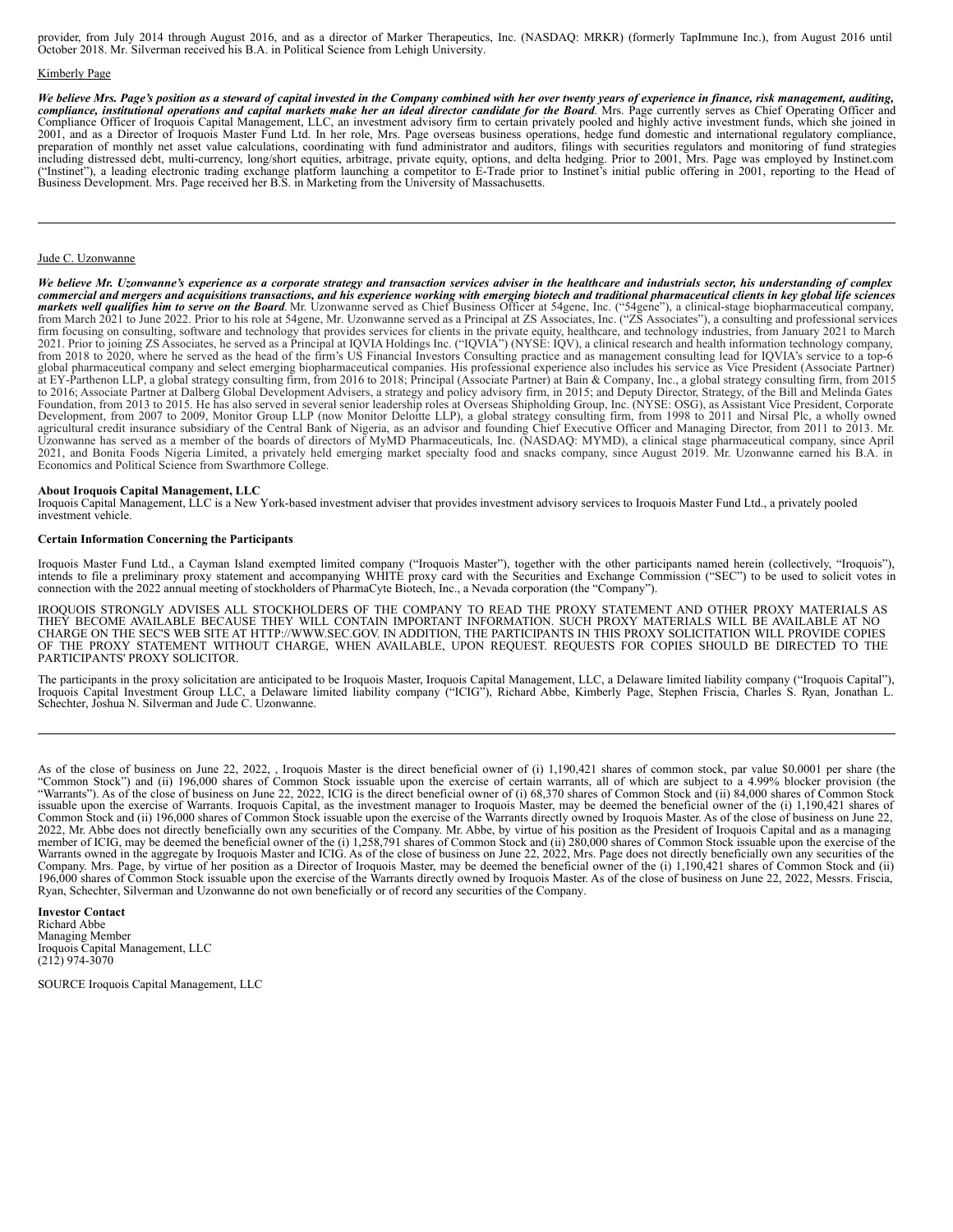# **JOINT FILING AND SOLICITATION AGREEMENT**

WHEREAS, certain of the undersigned are stockholders, direct or beneficial, of PharmaCyte Biotech, Inc., a Nevada corporation (the "Company");

WHEREAS, Iroquois Master Fund Ltd., a Cayman Islands exempted limited company, Iroquois Capital Management, LLC, a Delaware limited liability company, Iroquois Capital Investment Group LLC, a Delaware limited liability company, Richard Abbe and Kimberly Page (collectively, "Iroquois"), Stephen Friscia, Charles S. Ryan, Jonathan L. Schechter, Joshua N. Silverman and Jude C. Uzonwanne wish to form a group for the purpose of seeking representation on the Board of Directors of the Company (the "Board") at the 2022 annual meeting of stockholders of the Company (including any other meeting of stockholders held in lieu thereof, and any adjournments, postponements, reschedulings or continuations thereof, the "Annual Meeting") and for the purpose of taking all other action necessary to achieve the foregoing.

NOW, IT IS AGREED, this 23rd day of June 2022 by the parties hereto:

1. In accordance with Rule 13d-1(k)(1)(iii) under the Securities Exchange Act of 1934, as amended (the "Exchange Act"), each of the undersigned (collectively, the "Group") agrees to the joint filing on behalf of each of them of statements on Schedule 13D, and any amendments thereto, with respect to the securities of the Company. Each member of the Group shall be responsible for the accuracy and completeness of his/her/its own disclosure therein, and is not responsible for the accuracy and completeness of the information concerning the other members, unless such member knows or has reason to know that such information is inaccurate.

2. So long as this agreement is in effect, each ofStephen Friscia, Charles S. Ryan, Jonathan L. Schechter, Joshua N. Silverman and Jude C. Uzonwanne agrees to provide Iroquois advance written notice prior to effecting any purchase, sale, acquisition or disposal of any securities of the Company which he or she has, or would have, direct or indirect beneficial ownership so that Iroquois has an opportunity to review the potential implications of any such transaction in the securities of the Company and preclear any such potential transaction in the securities of the Company by Stephen Friscia, Charles S. Ryan, Jonathan L. Schechter, Joshua N. Silverman and Jude C. Uzonwanne. Each of Stephen Friscia, Charles S. Ryan, Jonathan L. Schechter, Joshua N. Silverman and Jude C. Uzonwanne agrees that he or she shall not undertake or effect any purchase, sale, acquisition or disposal of any securities of the Company without the prior written consent of Iroquois.

3. So long as this agreement is in effect, each of the undersigned shall provide written notice to Olshan Frome Wolosky LLP ("Olshan") of (i) any of their purchases or sales of securities of the Company; or (ii) any securities of the Company over which they acquire or dispose of beneficial ownership. Notice shall be given no later than 24 hours after each such transaction

4. Each of the undersigned agrees to form the Group for the purpose of (i) soliciting proxies or written consents for the election of the persons nominated by the Group to the Board at the Annual Meeting, (ii) taking such other actions as the parties deem advisable, and (iii) taking all other action necessary or advisable to achieve the foregoing.

5 . Iroquois shall have the right to pre-approve all expenses incurred in connection with the Group's activities and agrees to pay directly all such pre-approved expenses.

6. Each of the undersigned agrees that any SEC filing, press release or stockholders communication proposed to be made or issued by the Group or any member of the Group in connection with the Group's activities set forth in Section 4 shall be first approved by Iroquois, or its representatives, which approval shall not be unreasonably withheld.

7. The relationship of the parties hereto shall be limited to carrying on the business of the Group in accordance with the terms of this Agreement. Such relationship shall be construed and deemed to be for the sole and limited purpose of carrying on such business as described herein. Nothing herein shall be construed to authorize any party to act as an agent for any other party, or to create a joint venture or partnership, or to constitute an indemnification. Nothing herein shall restrict any party's right to purchase or sell securities of the Company, as he/she/it deems appropriate, in his/her/its sole discretion, provided that all such sales are made in compliance with all applicable securities laws.

8. This Agreement may be executed in counterparts, each of which shall be deemed an original and all of which, taken together, shall constitute but one and the same instrument, which may be sufficiently evidenced by one counterpart.

9. In the event of any dispute arising out of the provisions of this Agreement or their investment in the Company, the parties hereto consent and submit to the exclusive jurisdiction of the Federal and State Courts in the State of New York.

10. Any party hereto may terminate his/her/its obligations under this Agreement on 24 hours' written notice to all other parties, with a copy by fax to Steve Wolosky at Olshan, Fax No. (212) 451-2222.

11. Each party acknowledges that Olshan shall act as counsel for both the Group and Iroquois and its affiliates relating to their investment in the Company.

12. Each of the undersigned parties hereby agrees that this Agreement shall be filed as an exhibit to a Schedule 13D pursuant to Rule 13d-1(k)(1)(iii) under the Exchange Act.

 $\overline{2}$ 

IN WITNESS WHEREOF, the parties hereto have caused this Agreement to be executed as of the day and year first above written.

## IROQUOIS MASTER FUND LTD.

By: Iroquois Capital Management, LLC, its investment manager

By: /s/ Richard Abbe Name: Richard Abbe

Title: President

# IROQUOIS CAPITAL MANAGEMENT, LLC

By: /s/ Richard Abbe Name: Richard Abbe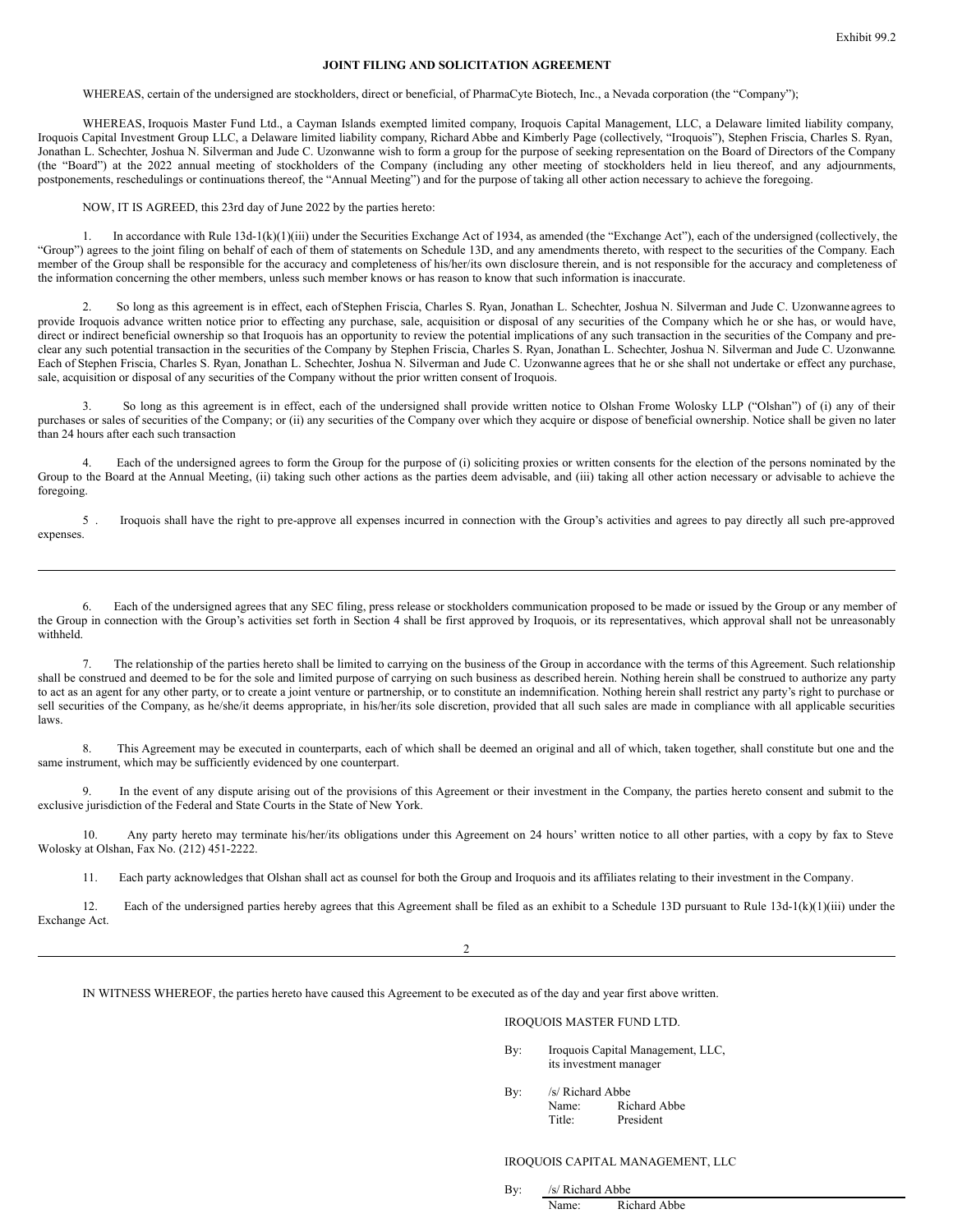Title: President

# IROQUOIS CAPITAL INVESTMENT GROUP LLC

By: /s/ Richard Abbe<br>Name: Ric Name: Richard Abbe<br>Title: Managing Mer Managing Member

/s/ Richard Abbe RICHARD ABBE

/s/ Kimberly Page KIMBERLY PAGE

/s/ Stephen Friscia STEPHEN FRISCIA

/s/ Charles S. Ryan CHARLES S. RYAN

/s/ Jonathan L. Schechter JONATHAN L. SCHECHTER

/s/ Joshua N. Silverman JOSHUA N. SILVERMAN

/s/ Jude C. Ozunwanne JUDE C. OZUNWANNE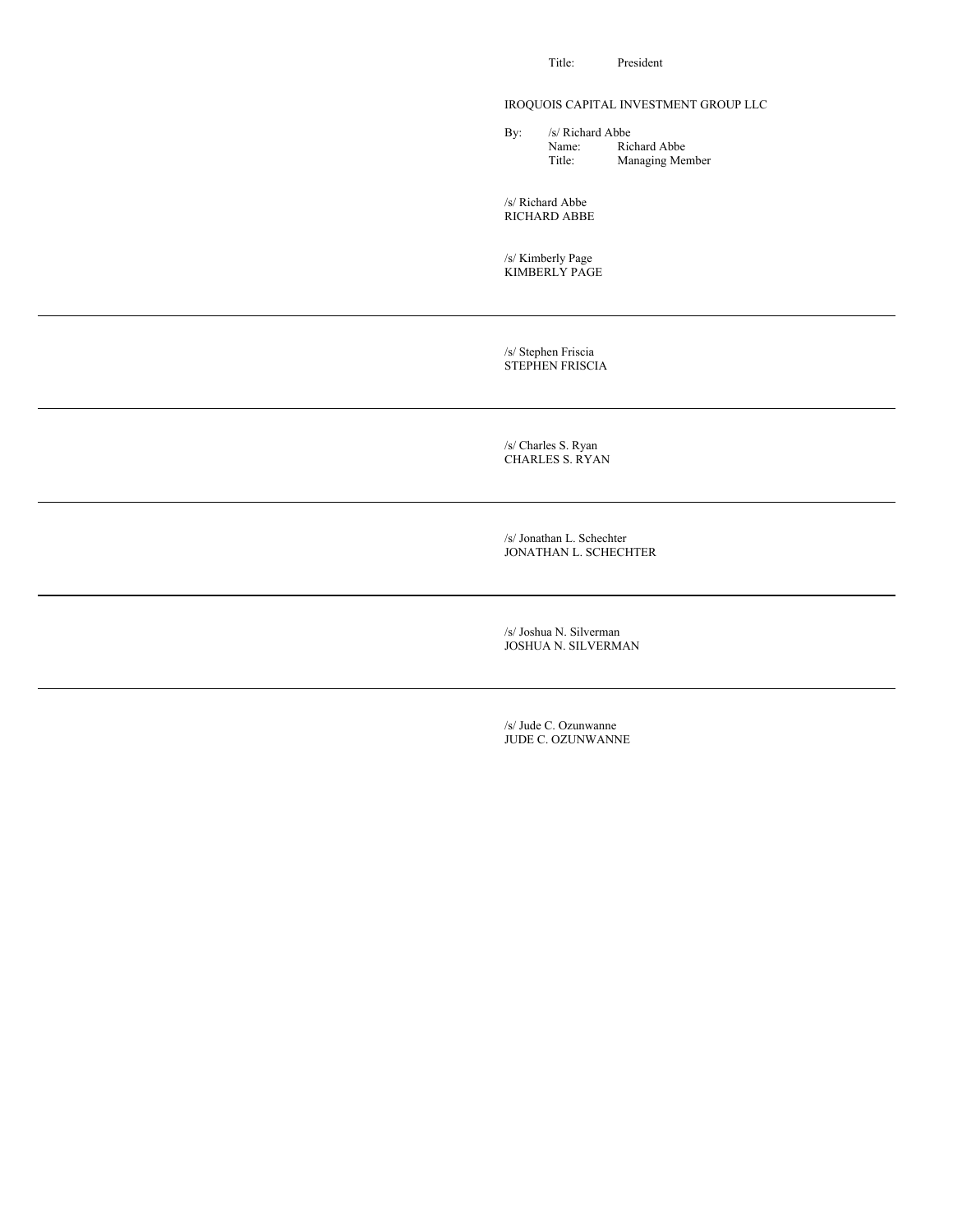# **POWER OF ATTORNEY**

Know all by these presents, that the undersigned hereby constitutes and appoints Richard Abbe and Kimberly Page, or either of them, the undersigned's true and lawful attorney-in-fact to take any and all action in connection with (i) the undersigned's beneficial ownership of, or participation in a group with respect to, securities of PharmaCyte Biotech, Inc. (the "Company") directly or indirectly beneficially owned by Iroquois Master Fund Ltd. or any of its affiliates (collectively, the "Iroquois Group") and (ii) any proxy solicitation of the Iroquois Group to elect the Iroquois Group's slate of director nominees to the board of directors of the Company at the 2022 annual meeting of stockholders of the Company (the "Solicitation"). Such action shall include, but not be limited to:

1. executing for and on behalf of the undersigned any Schedule 13D, and amendments thereto, filed by the Iroquois Group that are required to be filed under Section 13(d) of the Securities Exchange Act of 1934, as amended (the "Exchange Act"), and the rules thereunder in connection with the undersigned's beneficial ownership of, or participation in a group with respect to, securities of the Company or the Solicitation;

executing for and on behalf of the undersigned all Forms 3, 4 and 5 required to be filed under Section 16(a) of the Exchange Act and the rules thereunder in connection with the undersigned's beneficial ownership of, or participation in a group with respect to, securities of the Company or the Solicitation;

3. executing for and on behalf of the undersigned all Joint Filing and Solicitation Agreements or similar documents pursuant to which the undersigned shall agree to be a member of the Iroquois Group;

4. performing any and all acts for and on behalf of the undersigned that may be necessary or desirable to complete and execute any such document, complete and execute any amendment or amendments thereto, and timely file such form with the United States Securities and Exchange Commission and any stock exchange or similar authority; and

5. taking any other action of any type whatsoever in connection with the Solicitation, including entering into any settlement agreement, that in the opinion of such attorney-in-fact, may be of benefit to, in the best interest of, or legally required by, the undersigned, it being understood that the documents executed by such attorney-infact on behalf of the undersigned pursuant to this Power of Attorney shall be in such form and shall contain such terms and conditions as such attorney-in-fact may approve in such attorney-in-fact's discretion.

The undersigned hereby grants to such attorney-in-fact full power and authority to do and perform any and every act and thing whatsoever requisite, necessary, or proper to be done in the exercise of any of the rights and powers herein granted, as fully to all intents and purposes as the undersigned might or could do if personally present, with full power of substitution or revocation, hereby ratifying and confirming all that such attorney-in-fact, or such attorney-in-fact's substitutes, shall lawfully do or cause to be done by virtue of this Power of Attorney and the rights and powers herein granted. The undersigned acknowledges that the foregoing attorneys-in-fact, in serving in such capacity at the request of the undersigned, is not assuming any of the undersigned's responsibilities to comply with Section 13(d), Section 16 or Section 14 of the Exchange Act.

This Power of Attorney shall remain in full force and effect until the undersigned is no longer a member of the Iroquois Group unless earlier revoked by the undersigned in a signed writing delivered to the foregoing attorneys-in-fact.

IN WITNESS WHEREOF, the undersigned has caused this Power of Attorney to be executed as of this 23rd day of June 2022.

/s/ Stephen Friscia **STEPHEN FRISCIA**

# **POWER OF ATTORNEY**

Know all by these presents, that the undersigned hereby constitutes and appoints Richard Abbe and Kimberly Page, or either of them, the undersigned's true and lawful attorney-in-fact to take any and all action in connection with (i) the undersigned's beneficial ownership of, or participation in a group with respect to, securities of PharmaCyte Biotech, Inc. (the "Company") directly or indirectly beneficially owned by Iroquois Master Fund Ltd. or any of its affiliates (collectively, the "Iroquois Group") and (ii) any proxy solicitation of the Iroquois Group to elect the Iroquois Group's slate of director nominees to the board of directors of the Company at the 2022 annual meeting of stockholders of the Company (the "Solicitation"). Such action shall include, but not be limited to:

1. executing for and on behalf of the undersigned any Schedule 13D, and amendments thereto, filed by the Iroquois Group that are required to be filed under Section 13(d) of the Securities Exchange Act of 1934, as amended (the "Exchange Act"), and the rules thereunder in connection with the undersigned's beneficial ownership of, or participation in a group with respect to, securities of the Company or the Solicitation;

executing for and on behalf of the undersigned all Forms 3, 4 and 5 required to be filed under Section 16(a) of the Exchange Act and the rules thereunder in connection with the undersigned's beneficial ownership of, or participation in a group with respect to, securities of the Company or the Solicitation;

3. executing for and on behalf of the undersigned all Joint Filing and Solicitation Agreements or similar documents pursuant to which the undersigned shall agree to be a member of the Iroquois Group;

4. performing any and all acts for and on behalf of the undersigned that may be necessary or desirable to complete and execute any such document, complete and execute any amendment or amendments thereto, and timely file such form with the United States Securities and Exchange Commission and any stock exchange or similar authority; and

5. taking any other action of any type whatsoever in connection with the Solicitation, including entering into any settlement agreement, that in the opinion of such attorney-in-fact, may be of benefit to, in the best interest of, or legally required by, the undersigned, it being understood that the documents executed by such attorney-infact on behalf of the undersigned pursuant to this Power of Attorney shall be in such form and shall contain such terms and conditions as such attorney-in-fact may approve in such attorney-in-fact's discretion.

The undersigned hereby grants to such attorney-in-fact full power and authority to do and perform any and every act and thing whatsoever requisite, necessary, or proper to be done in the exercise of any of the rights and powers herein granted, as fully to all intents and purposes as the undersigned might or could do if personally present, with full power of substitution or revocation, hereby ratifying and confirming all that such attorney-in-fact, or such attorney-in-fact's substitutes, shall lawfully do or cause to be done by virtue of this Power of Attorney and the rights and powers herein granted. The undersigned acknowledges that the foregoing attorneys-in-fact, in serving in such capacity at the request of the undersigned, is not assuming any of the undersigned's responsibilities to comply with Section 13(d), Section 16 or Section 14 of the Exchange Act.

This Power of Attorney shall remain in full force and effect until the undersigned is no longer a member of the Iroquois Group unless earlier revoked by the undersigned in a signed writing delivered to the foregoing attorneys-in-fact.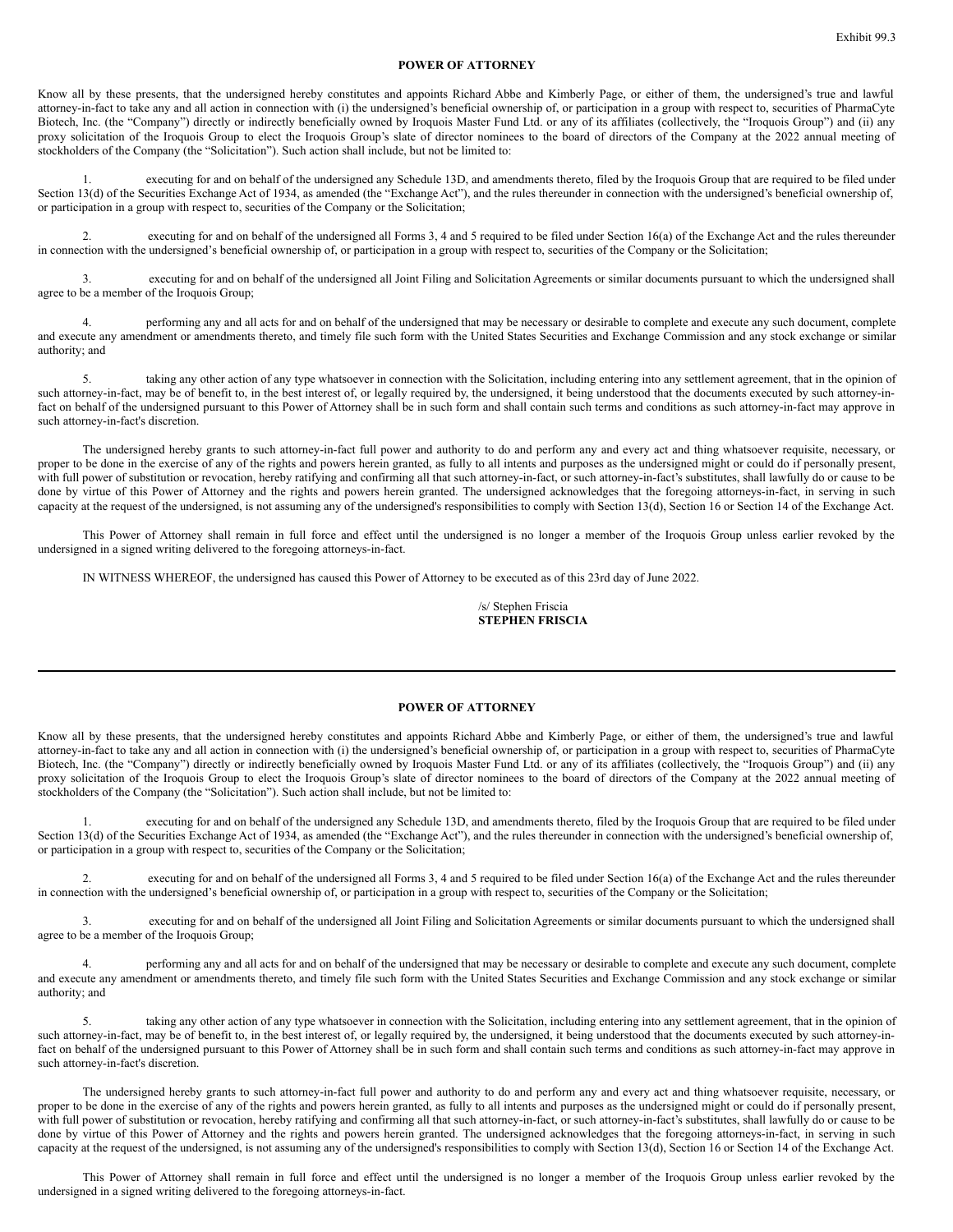IN WITNESS WHEREOF, the undersigned has caused this Power of Attorney to be executed as of this 23rd day of June 2022.

/s/ Charles S. Ryan **CHARLES S. RYAN**

### **POWER OF ATTORNEY**

Know all by these presents, that the undersigned hereby constitutes and appoints Richard Abbe and Kimberly Page, or either of them, the undersigned's true and lawful attorney-in-fact to take any and all action in connection with (i) the undersigned's beneficial ownership of, or participation in a group with respect to, securities of PharmaCyte Biotech, Inc. (the "Company") directly or indirectly beneficially owned by Iroquois Master Fund Ltd. or any of its affiliates (collectively, the "Iroquois Group") and (ii) any proxy solicitation of the Iroquois Group to elect the Iroquois Group's slate of director nominees to the board of directors of the Company at the 2022 annual meeting of stockholders of the Company (the "Solicitation"). Such action shall include, but not be limited to:

1. executing for and on behalf of the undersigned any Schedule 13D, and amendments thereto, filed by the Iroquois Group that are required to be filed under Section 13(d) of the Securities Exchange Act of 1934, as amended (the "Exchange Act"), and the rules thereunder in connection with the undersigned's beneficial ownership of, or participation in a group with respect to, securities of the Company or the Solicitation;

2. executing for and on behalf of the undersigned all Forms 3, 4 and 5 required to be filed under Section 16(a) of the Exchange Act and the rules thereunder in connection with the undersigned's beneficial ownership of, or participation in a group with respect to, securities of the Company or the Solicitation;

3. executing for and on behalf of the undersigned all Joint Filing and Solicitation Agreements or similar documents pursuant to which the undersigned shall agree to be a member of the Iroquois Group;

4. performing any and all acts for and on behalf of the undersigned that may be necessary or desirable to complete and execute any such document, complete and execute any amendment or amendments thereto, and timely file such form with the United States Securities and Exchange Commission and any stock exchange or similar authority; and

5. taking any other action of any type whatsoever in connection with the Solicitation, including entering into any settlement agreement, that in the opinion of such attorney-in-fact, may be of benefit to, in the best interest of, or legally required by, the undersigned, it being understood that the documents executed by such attorney-infact on behalf of the undersigned pursuant to this Power of Attorney shall be in such form and shall contain such terms and conditions as such attorney-in-fact may approve in such attorney-in-fact's discretion.

The undersigned hereby grants to such attorney-in-fact full power and authority to do and perform any and every act and thing whatsoever requisite, necessary, or proper to be done in the exercise of any of the rights and powers herein granted, as fully to all intents and purposes as the undersigned might or could do if personally present, with full power of substitution or revocation, hereby ratifying and confirming all that such attorney-in-fact, or such attorney-in-fact's substitutes, shall lawfully do or cause to be done by virtue of this Power of Attorney and the rights and powers herein granted. The undersigned acknowledges that the foregoing attorneys-in-fact, in serving in such capacity at the request of the undersigned, is not assuming any of the undersigned's responsibilities to comply with Section 13(d), Section 16 or Section 14 of the Exchange Act.

This Power of Attorney shall remain in full force and effect until the undersigned is no longer a member of the Iroquois Group unless earlier revoked by the undersigned in a signed writing delivered to the foregoing attorneys-in-fact.

IN WITNESS WHEREOF, the undersigned has caused this Power of Attorney to be executed as of this 23rd day of June 2022.

/s/ Jonathan L. Schechter **JONATHAN L. SCHECHTER**

## **POWER OF ATTORNEY**

Know all by these presents, that the undersigned hereby constitutes and appoints Richard Abbe and Kimberly Page, or either of them, the undersigned's true and lawful attorney-in-fact to take any and all action in connection with (i) the undersigned's beneficial ownership of, or participation in a group with respect to, securities of PharmaCyte Biotech, Inc. (the "Company") directly or indirectly beneficially owned by Iroquois Master Fund Ltd. or any of its affiliates (collectively, the "Iroquois Group") and (ii) any proxy solicitation of the Iroquois Group to elect the Iroquois Group's slate of director nominees to the board of directors of the Company at the 2022 annual meeting of stockholders of the Company (the "Solicitation"). Such action shall include, but not be limited to:

executing for and on behalf of the undersigned any Schedule 13D, and amendments thereto, filed by the Iroquois Group that are required to be filed under Section 13(d) of the Securities Exchange Act of 1934, as amended (the "Exchange Act"), and the rules thereunder in connection with the undersigned's beneficial ownership of, or participation in a group with respect to, securities of the Company or the Solicitation;

2. executing for and on behalf of the undersigned all Forms 3, 4 and 5 required to be filed under Section 16(a) of the Exchange Act and the rules thereunder in connection with the undersigned's beneficial ownership of, or participation in a group with respect to, securities of the Company or the Solicitation;

3. executing for and on behalf of the undersigned all Joint Filing and Solicitation Agreements or similar documents pursuant to which the undersigned shall agree to be a member of the Iroquois Group;

4. performing any and all acts for and on behalf of the undersigned that may be necessary or desirable to complete and execute any such document, complete and execute any amendment or amendments thereto, and timely file such form with the United States Securities and Exchange Commission and any stock exchange or similar authority; and

5. taking any other action of any type whatsoever in connection with the Solicitation, including entering into any settlement agreement, that in the opinion of such attorney-in-fact, may be of benefit to, in the best interest of, or legally required by, the undersigned, it being understood that the documents executed by such attorney-infact on behalf of the undersigned pursuant to this Power of Attorney shall be in such form and shall contain such terms and conditions as such attorney-in-fact may approve in such attorney-in-fact's discretion.

The undersigned hereby grants to such attorney-in-fact full power and authority to do and perform any and every act and thing whatsoever requisite, necessary, or proper to be done in the exercise of any of the rights and powers herein granted, as fully to all intents and purposes as the undersigned might or could do if personally present,